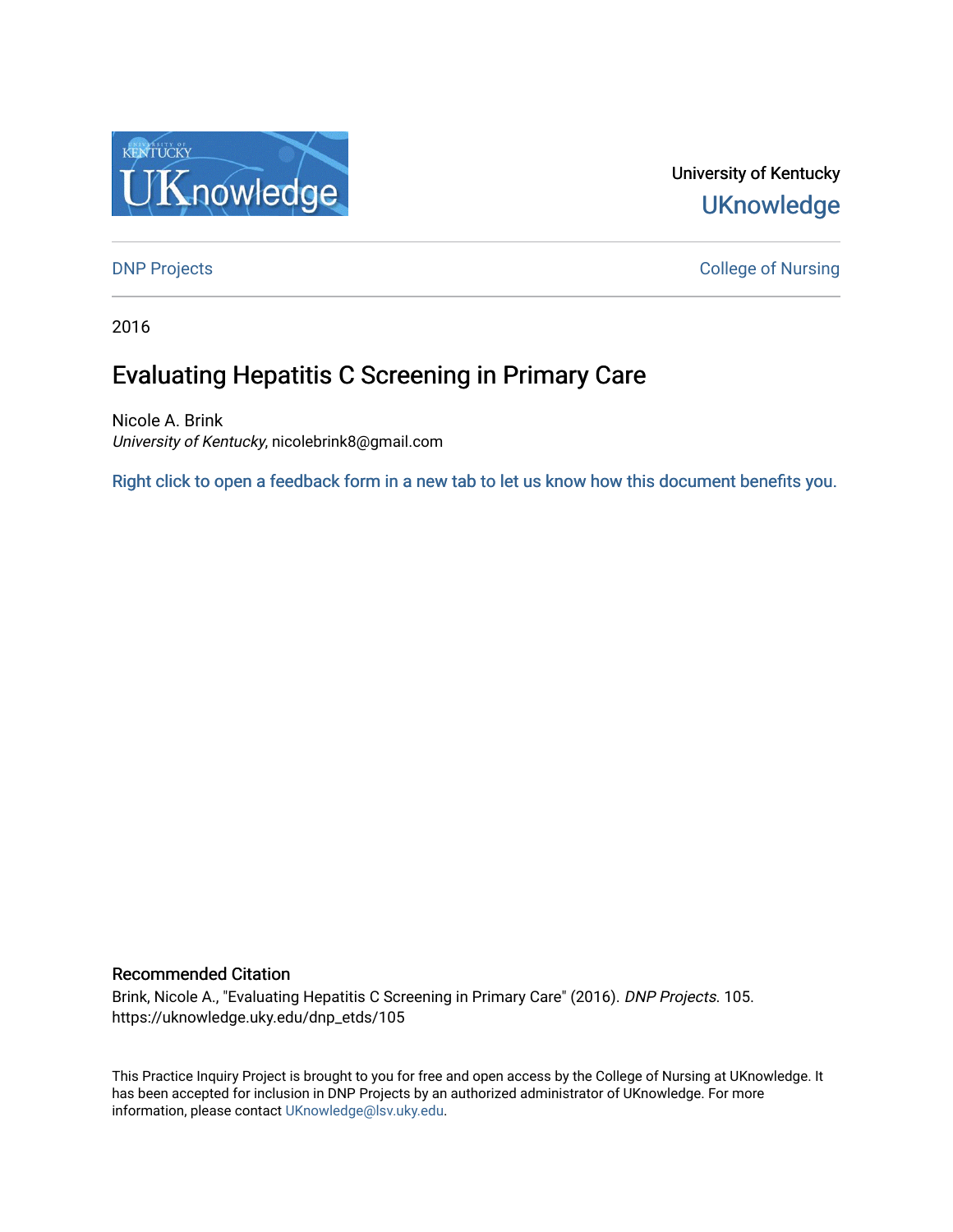### Running head: EVALUATING HEPATITIS C SCREENING IN PRIMARY CARE

Final DNP Project Report

Evaluating Hepatitis C Screening in Primary Care

Nicole A. Brink

University of Kentucky College of Nursing Fall 2016

Julianne Ossege, PhD, APRN - Committee Chair

Sharon Lock, PhD, APRN, FNAP, FAANP - Committee Member

Kim Tharp-Barrie, DNP, RN, SANE - Committee Member

Michelle Pendleton, DNP, RN - Clinical Mentor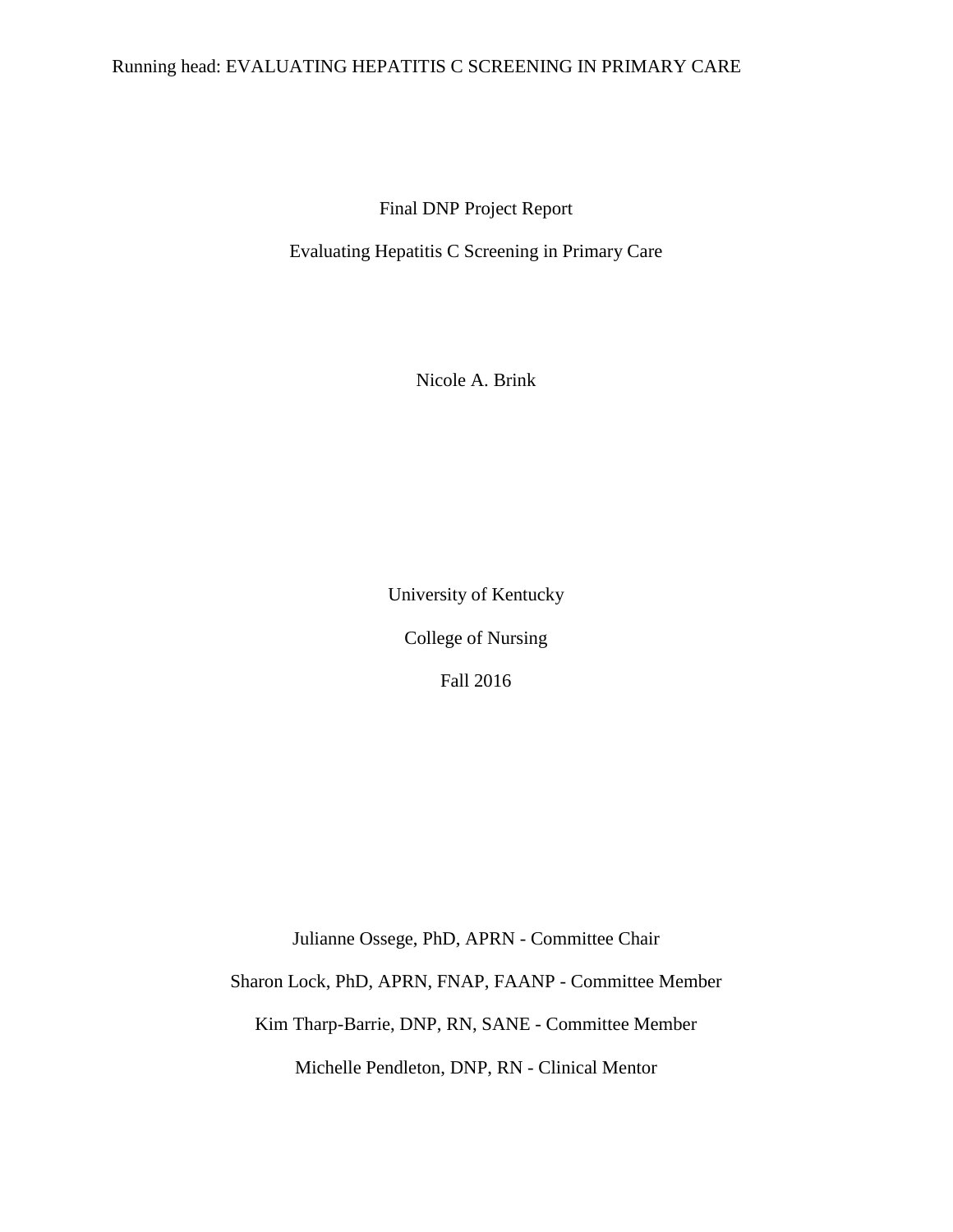## Dedication

My DNP Practice Improvement Project is dedicated to all patients who benefit from recommended screenings in the primary care setting. As a result of this project, I have a heightened awareness for various screening needs and the understanding that primary providers must be the catalyst to ensure patients receive recommended screenings.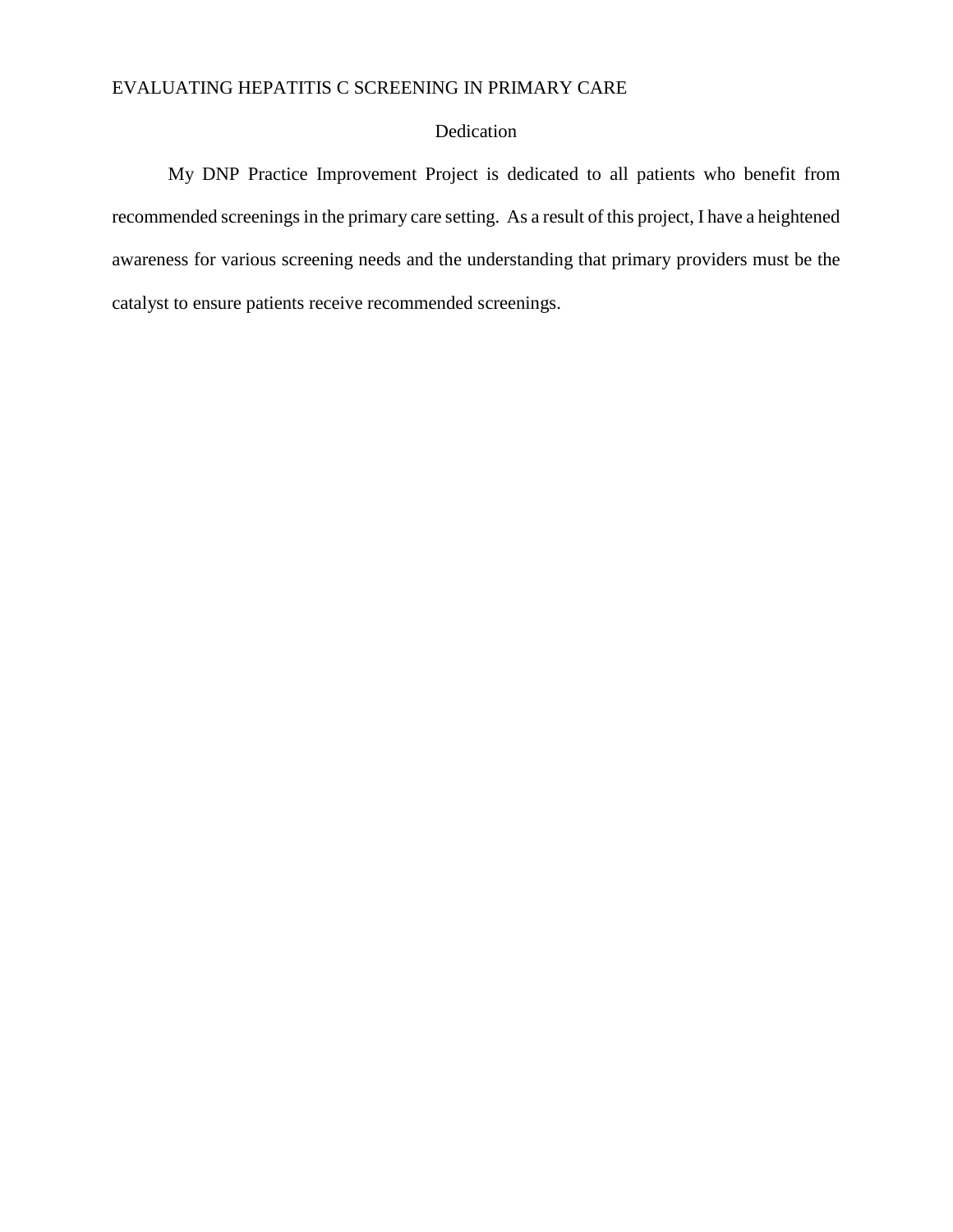#### Acknowledgements

I would like to thank my advisor, Dr. Julie Ossege, as well as Dr. Sharon Lock, Dr. Kim Tharp-Barrie, and Dr. Michelle Pendleton. You have been influential resources in supporting and guiding this project to completion. A special thank you is extended to; Paul Schultz M.D. an expert consultation in infectious disease, Whitney Kurtz-Ogilvie the University of Kentucky College of Nursing writing specialist, and Amanda Wiggins PhD who assisted with statistical analysis and data interpretation.

I would also like to thank Norton Healthcare and the University of Kentucky partnership. The individuals who created the program and persisted to ensure the vision came to full completion, are truly inspirational nursing pioneers. These leaders are architects of transformational change, who are molding the landscape of healthcare with dedication to improve the outcomes of the populations we serve by promoting nursing to its' highest practice. Dr. Tracy Williams, Dr. Kim Tharp-Barrie, and Dr. Pat Howard and many others are owed acknowledgement for their motivational leadership and unconventional wisdom that fueled the success of this journey.

My family is owed overwhelming appreciation for supporting me throughout the past three years. Your patience, understanding, and love are treasured.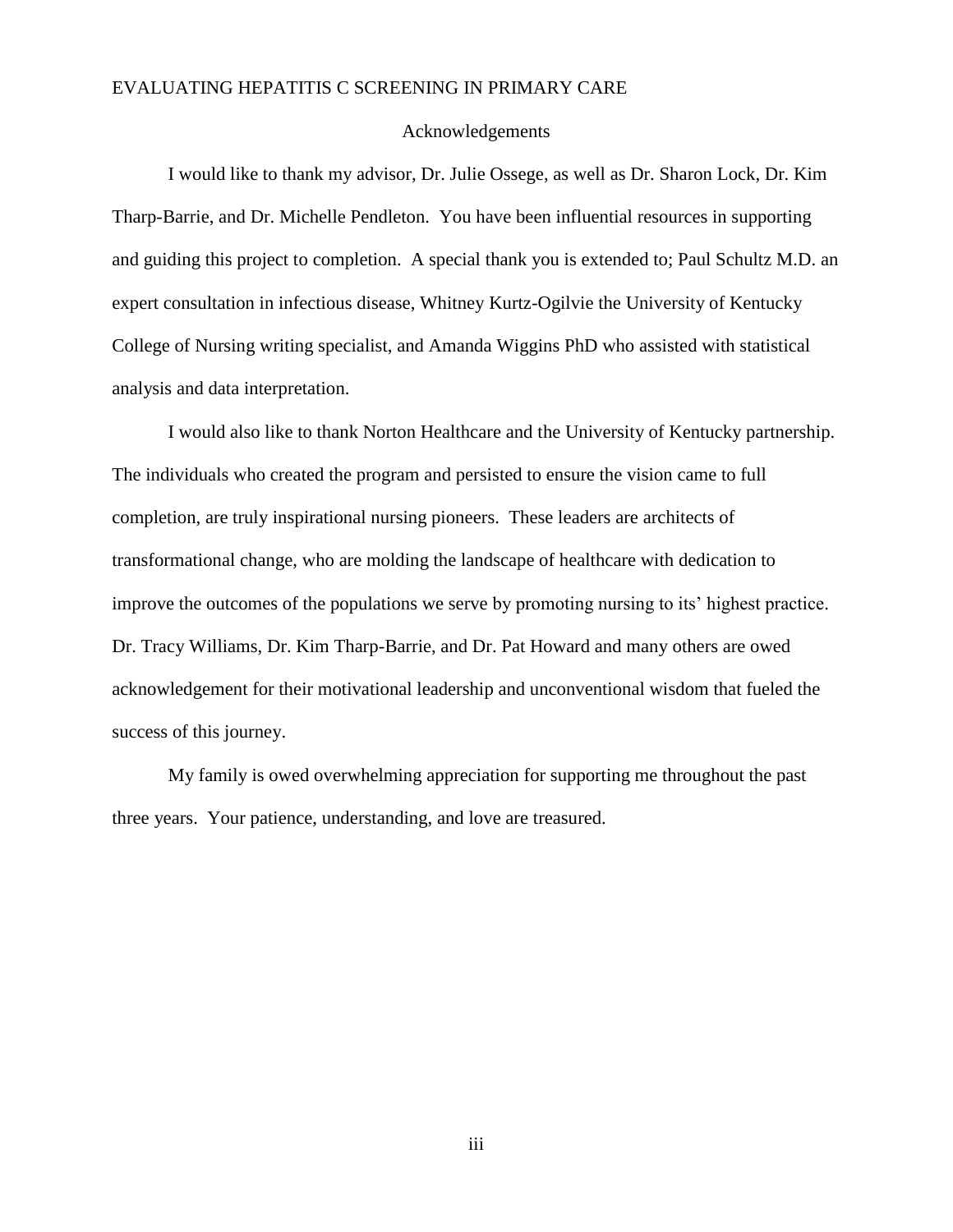# Table of Contents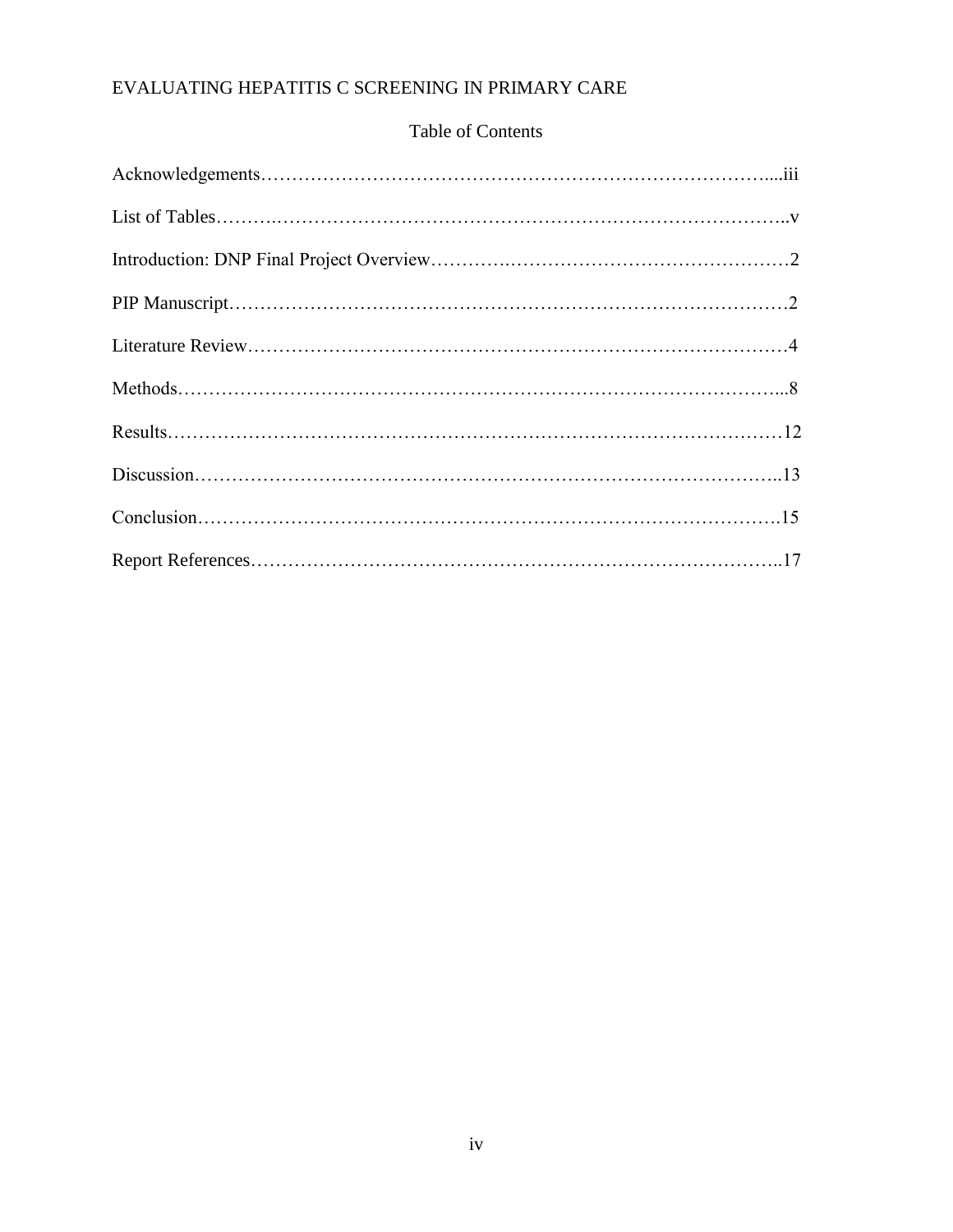# List of Tables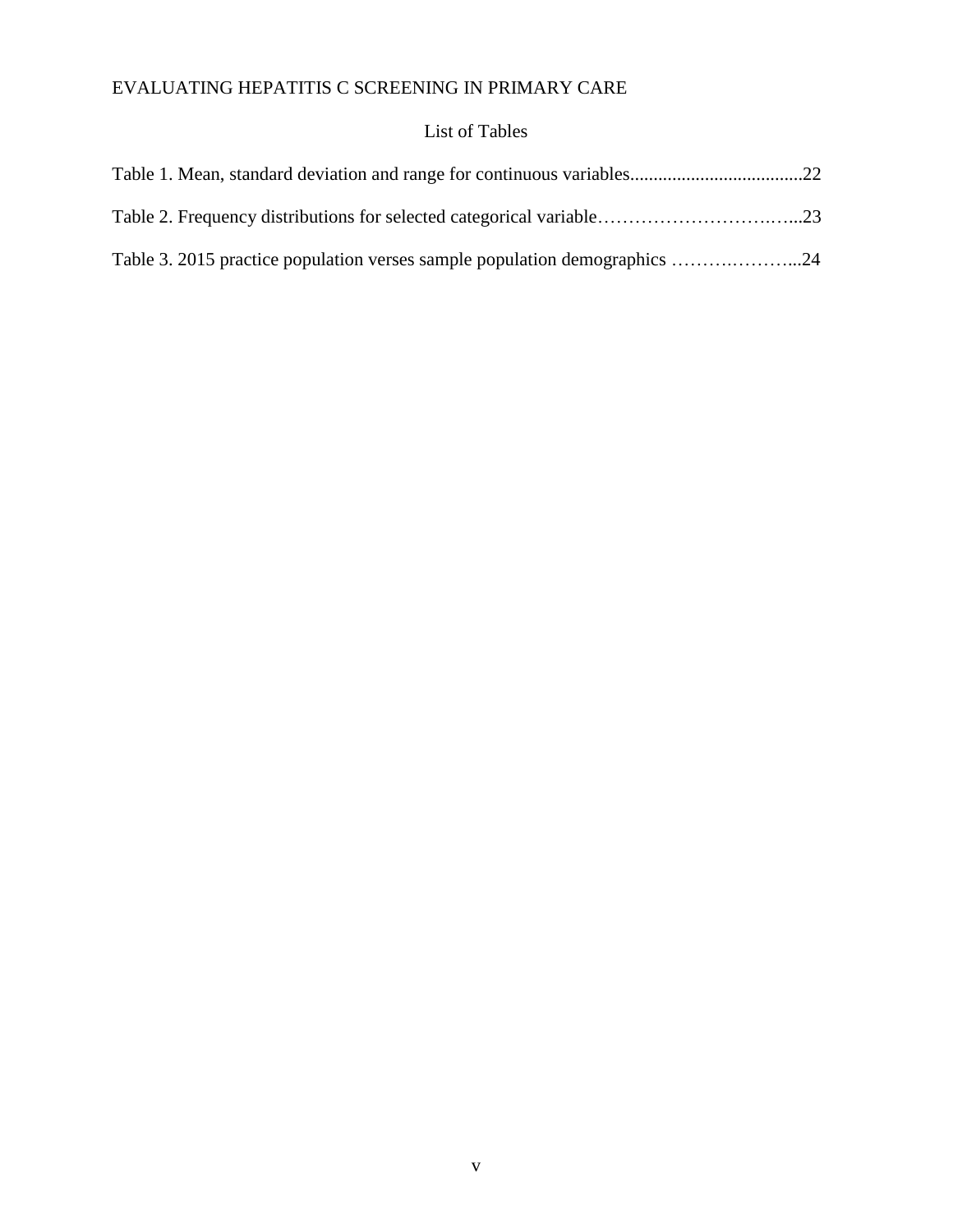#### Abstract

**Purpose:** The purpose of this study was to evaluate primary care provider screening for hepatitis C virus (HCV) in three high risk populations. The specific aims were to determine the percentage of patients born between 1945-1965 who had a one-time screening for HCV, to determine what proportion of patients with a history of human immunodeficiency virus (HIV) or intravenous drug use (IVDU) have been screened for HCV, and to examine providers' thoughts on their HCV screening practices.

**Methods:** A retrospective chart review of patient electronic medical records (EMR's) from 2015 was conducted in an urban primary care site. SPSS was used to analyze the data. A provider survey was conducted to assess comfort, familiarity, and adherence with screening recommendations.

**Results:** The sample demographics were very similar to the total population of the practice. Of the birth cohort, it was determined that 6.1% were screened per the USPSTF recommendations. The HIV positive and IVDU groups were very small and either were not screened at all or were screened by a specialist. Of the individuals screened, 16.7% were positive for HCV. The provider survey demonstrated belief that screenings were done per recommendations. Barriers to screening according to the recommended guidelines included coding and insurance denials for screenings. The provider survey suggested acknowledged an EMR trigger would assist in prompting more screenings.

**Conclusion:** The study demonstrates there is opportunity to improve screening rates of the birth cohort. There is insufficient evidence to determine if there are gaps in screening HIV and IVDU. Future studies should focus on additional high risk groups with larger sample sizes.

*Keywords:* HCV, screening, recommendations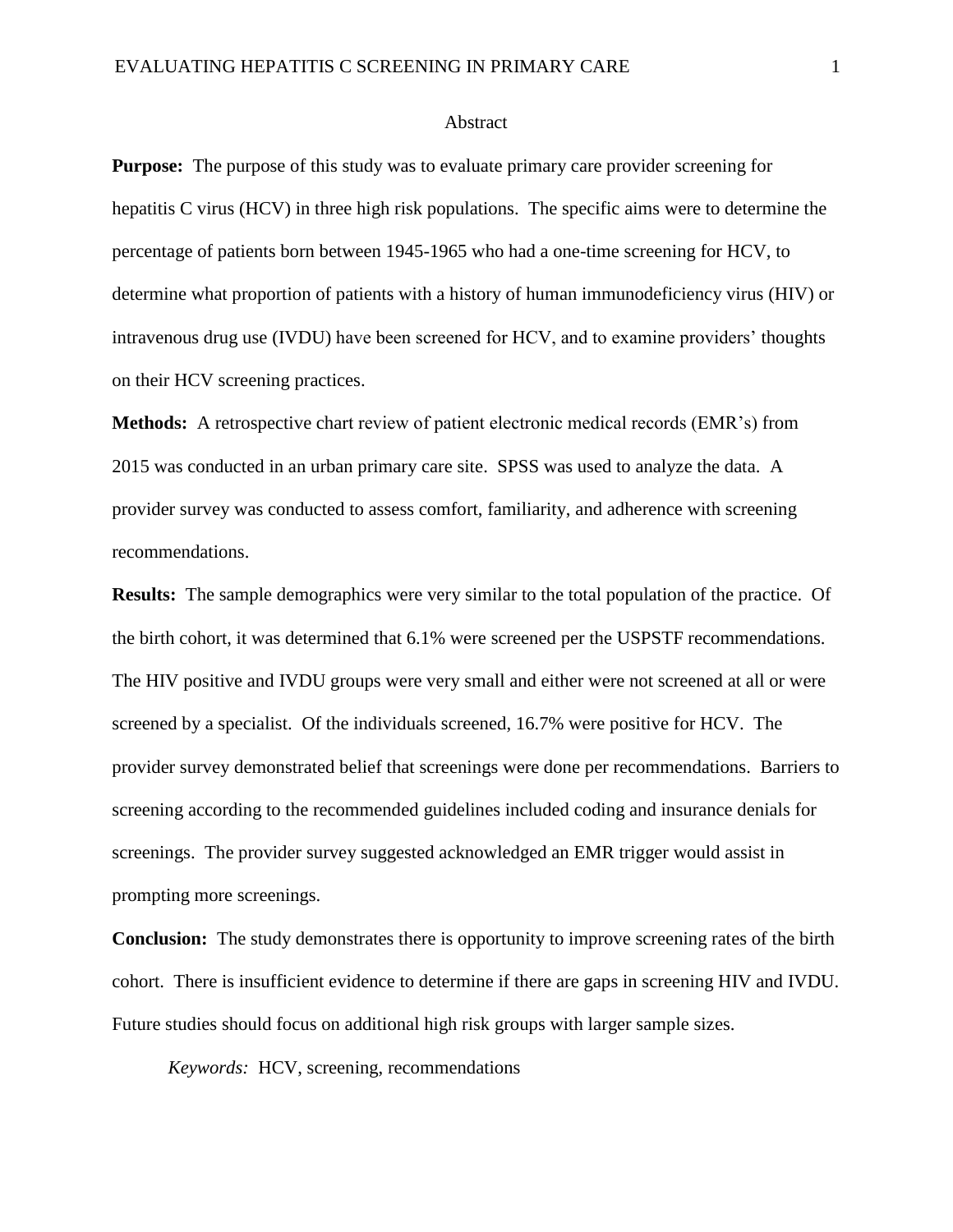Evaluating Hepatitis C Screening in Primary Care

#### **Introduction**

The World Health Organization (2014) estimates that over 180 million people worldwide have been infected with the hepatitis C virus (HCV). The disease is the most common bloodborne infection in the United States (U.S.; Armstrong et al., 2006). Affecting approximately 2.7- 3.9 million Americans, HCV represents 1.8% of the population (Centers for Disease Control and Prevention [CDC], 2014). Further estimates suggest that two-thirds of all HCV infections are found in individuals born between the years of 1945-1965 (Institute of Medicine [IOM], 2010). These persons have been given the description the "birth cohort" by researchers who have recognized the significance of the disease burden facing this population. The CDC (2013) and the United States Preventative Services Task Force (USPSTF; 2013) recognize the heightened risk facing the birth cohort and have both issued moderate to strong recommendations for providers to perform a one-time antibody screening to assist in identification of HCV. These recommendations were born of the realization that HCV can go for decades without producing obvious signs of illness, yet it can silently cause irreversible liver damage. Further, research has demonstrated up to 75% of those infected were unaware of their disease state (Southern et al., 2011).

Chronic HCV results in a slow progressive inflammatory response causing liver fibrosis and hepatic infrastructure deterioration. As fibrosis worsens, the patient becomes at risk for cirrhosis, hepatocellular carcinoma and a host of hepatic related complications that may take decades to evolve (CDC, 2012). HCV leads to a number of chronic health conditions, unexpected medical costs, disability, decline in quality of life, and in many cases death (USPSTF, 2013). HCV was estimated to generate U.S. healthcare costs in excess of \$6.5 billion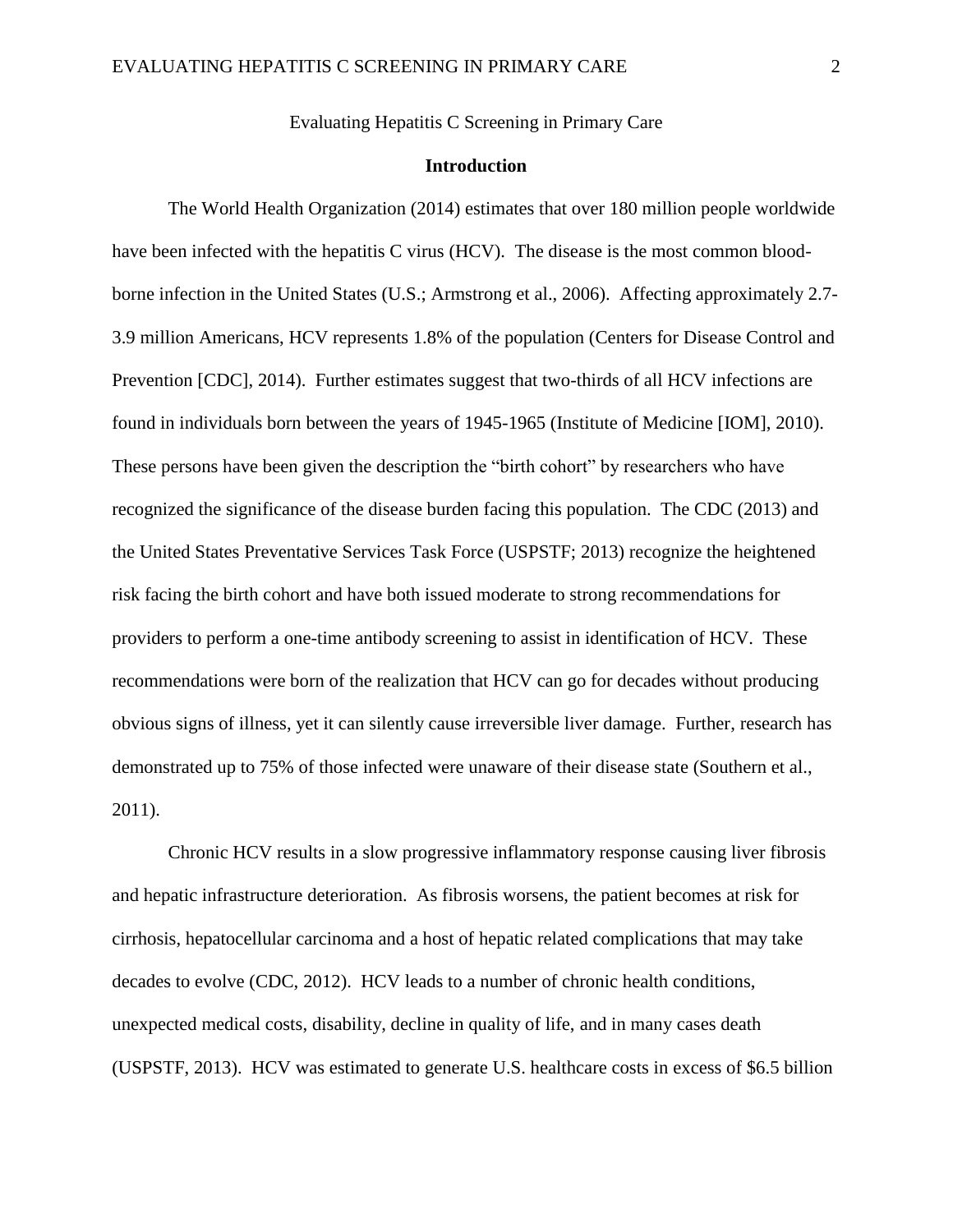in 2012, with further estimates that the burden of cost will peak in the year 2024 at an annual \$9.1 billion dollars (Razavi et al., 2013). Over the past decade, use of direct acting antivirals has produced strong evidence that morbidity and mortality associated with HCV can be controlled (Thomas, 2013). Successful treatment leading to a sustained virological response (SVR), has recently gained significant strides in clearing the host of the virus entirely. Lack of knowledge of infection status is the number one impediment to reduced transmission and treatment of HCV. The CDC model of risk-based screening estimated that the U.S. birth cohort testing would reveal over a million new cases of chronic HCV, opening the opportunity to treat the disease, improve quality of life, reduce deaths, and lower the costs associated with the virus (Rein et al., 2011).

Despite the evidence-based guidelines released by the American Association for the Study of Liver Diseases (AASLD) in conjunction with the Infectious Diseases Society of America (IDSA; 2014) and supported by recommendations from the CDC and USPSTF, recent studies show that primary care providers have low efficacy in HCV cohort screening rates (Southern et al., 2011). A study performed in New York City assessed the screening practices of three large primary care clinics and found an overall adherence rate of 36.1%. Another five-year screening study, observing primary care providers in Maryland, Virginia, and the District of Columbia, found the high risk birth cohort were screened at a rate of 14.4% (Linas, Hu, Barter, & Horberg, 2014).

The CDC (2013) reported that the state of Kentucky's statistics for new cases of HCV increased by 357% between the years of 2007 and 2011 and in 2013 the state had the largest number of new HCV cases in the nation (CDC, 2013). One leading health system (2015) is a prominent provider of inpatient and outpatient health services serving a large portion of Kentucky and the surrounding areas. The primary care medical group focuses on preventative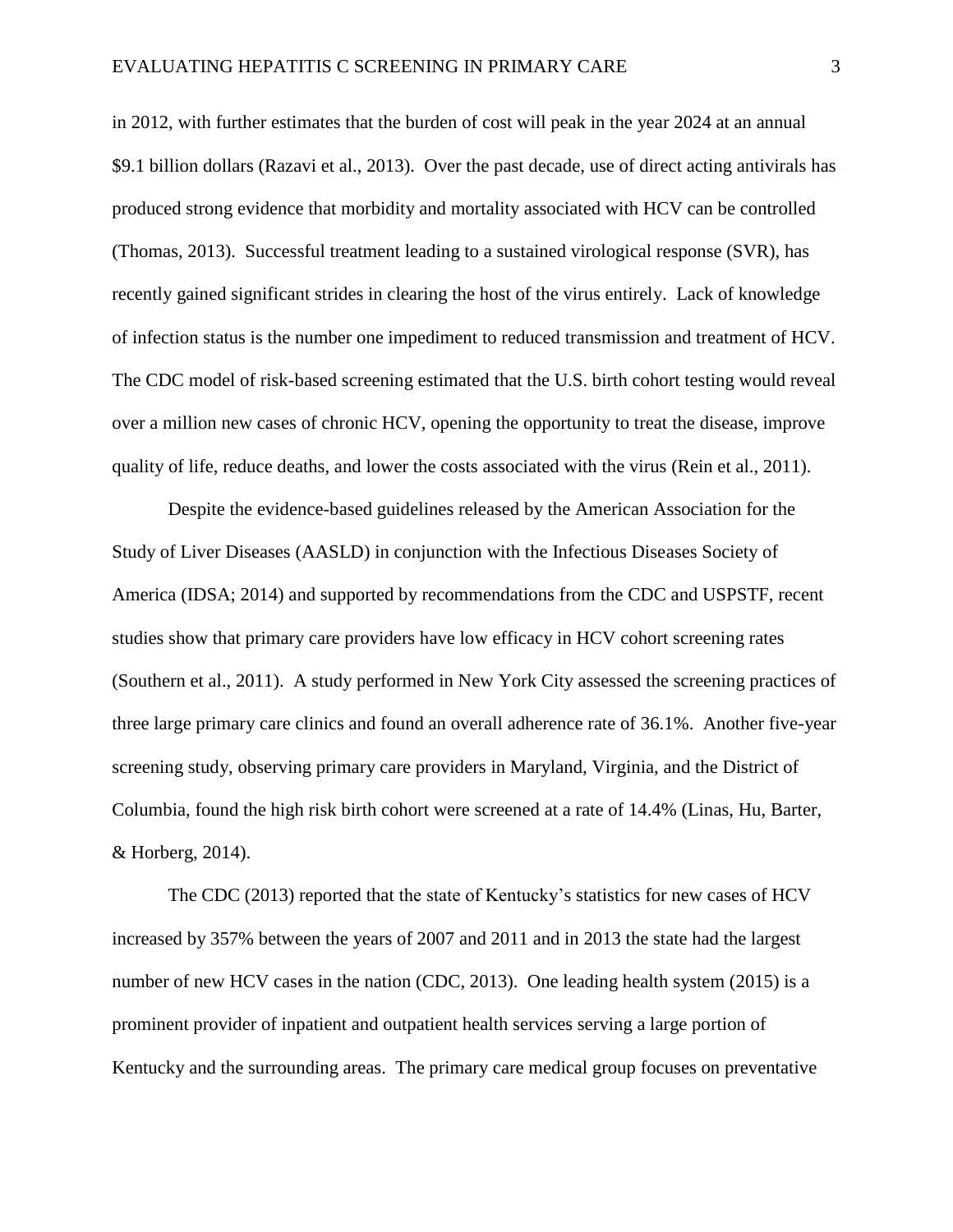medicine with an emphasis on maintaining wellness. Primary care providers had over 480,000 outpatient encounters in 2015 (Norton Healthcare Report to Our Community, 2015).

#### **Objectives**

#### **Purpose of the Project**

Taking into account the background and importance of HCV screening practices for identification and treatment of active disease, a retrospective study was planned to examine screening of the birth cohort and other high risk groups in one of the health systems primary care practices. The aim of the study was to evaluate primary care provider screening practices and survey providers' perceptions of HCV testing related to compliance with current recommendations.

#### **Clinical Questions**

In a primary care setting, do providers follow the recommendations established by the CDC and USPSTF for HCV screening in high risk groups? Do certain high risk factors determine if HCV screening is considered with any higher degree of frequency? Do providers ask questions that would determine high risk status? Do providers feel that there are barriers in HCV screening? Do providers believe an electronic medical record (EMR) trigger would improve their ability to screen the birth cohort? If providers note high risk behavior, do they document having done so in the EMR?

#### **Literature Review**

The birth cohort is currently experiencing an increase in HCV associated mortality and morbidity (Ward, 2013). As the birth cohort ages, if they are unaware of their infection status and the disease is allowed to silently evolve, they will begin to suffer irreversible and devastating health effects from liver fibrosis (Ly et al., 2012). The CDC, USPSTF, IDSA, AASLD, and the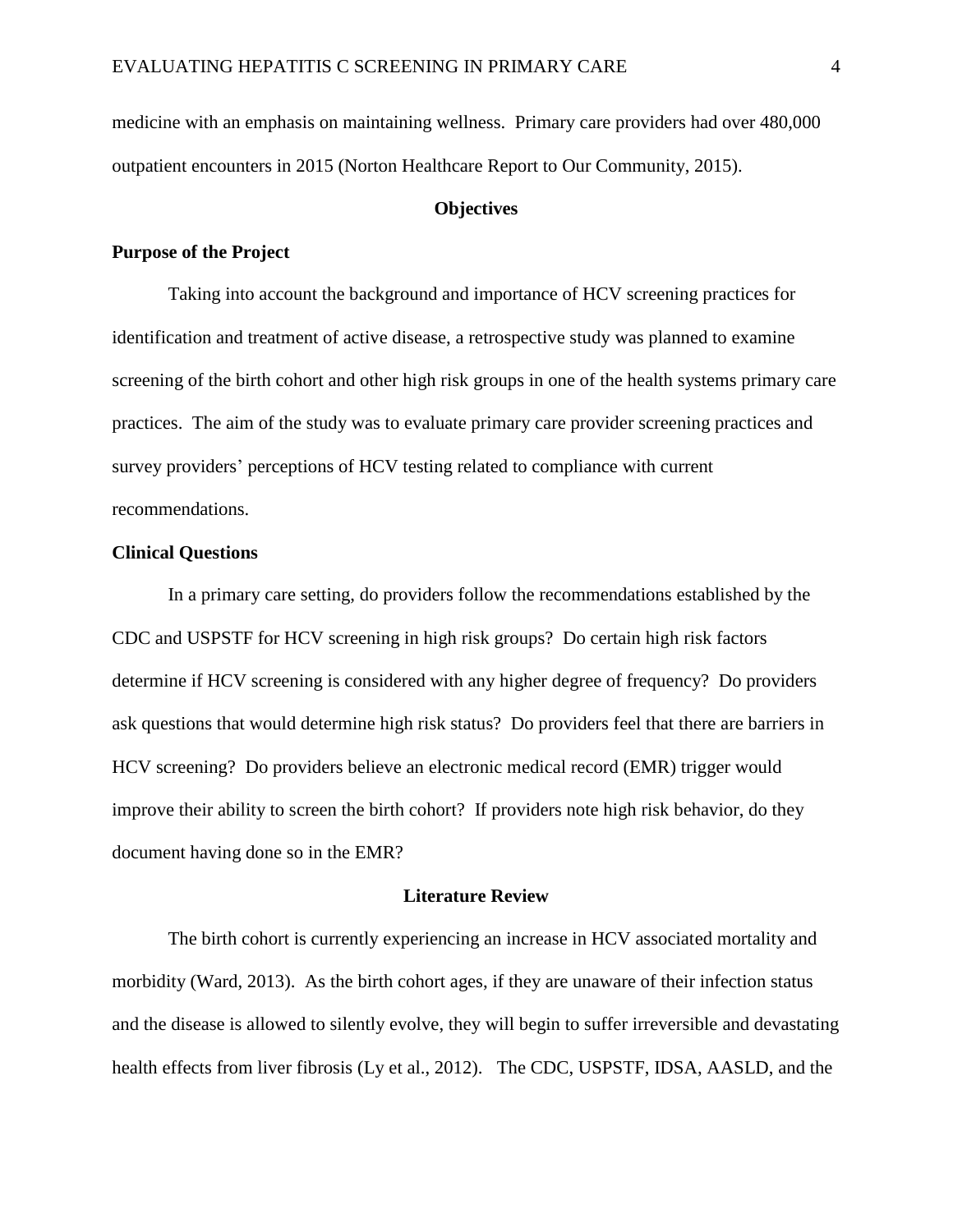American College of Gastroenterology (ACG) have all recommended additional risk based HCV screenings. The recommendations include screening anyone with a history of using intravenous drugs (IVDU), as well as anyone who has received clotting factor concentrates produced before 1987, had a consistently elevated alanine aminotransferase (ALT), received blood transfusion or organ transplant prior to 1992, infected with human immunodeficiency virus (HIV), received long-term dialysis, or received a blood transfusion from someone who later tested positive for HCV (Afdhal et al., 2013). The recommendations also include screening men who have sex with men (MSM), children born to HCV positive mothers, and anyone with known exposure to needle sticks, sharps, or mucosal contact with HCV-positive blood. For the purposes of this study, the focus on HCV screening will be limited to individuals born between 1945-1965, HIV positive individuals, and anyone with a history of IVDU.

Greenfield (2002) defines the purposes of a literature review as discovering gaps in current knowledge, exposing opposing viewpoints, discovering applicable research methods, and revealing inconsistencies and unanswered questions regarding the subject. The purpose of this literature review was to identify relevant studies regarding primary care provider's efficacy in screening for HCV in three high risk populations. The databases that were searched included Cochrane, Cumulative Index to Nursing and Allied Health Literature (CINAHL), PubMed, EBSCOhost, National Guideline Clearinghouse, and UpToDate. The USPSTF and the CDC websites were also referenced for relevant research and updated statistics. The searches were conducted using the keywords "hepatitis C", "HCV", "chronic hepatitis C", and "hep C" in combination with the following phrases, "screening", "primary care", "diagnosis", "identification", "barriers", "recommendations", "high risk", and "guideline". A goal of including articles five years old or less was established. However, it was found that original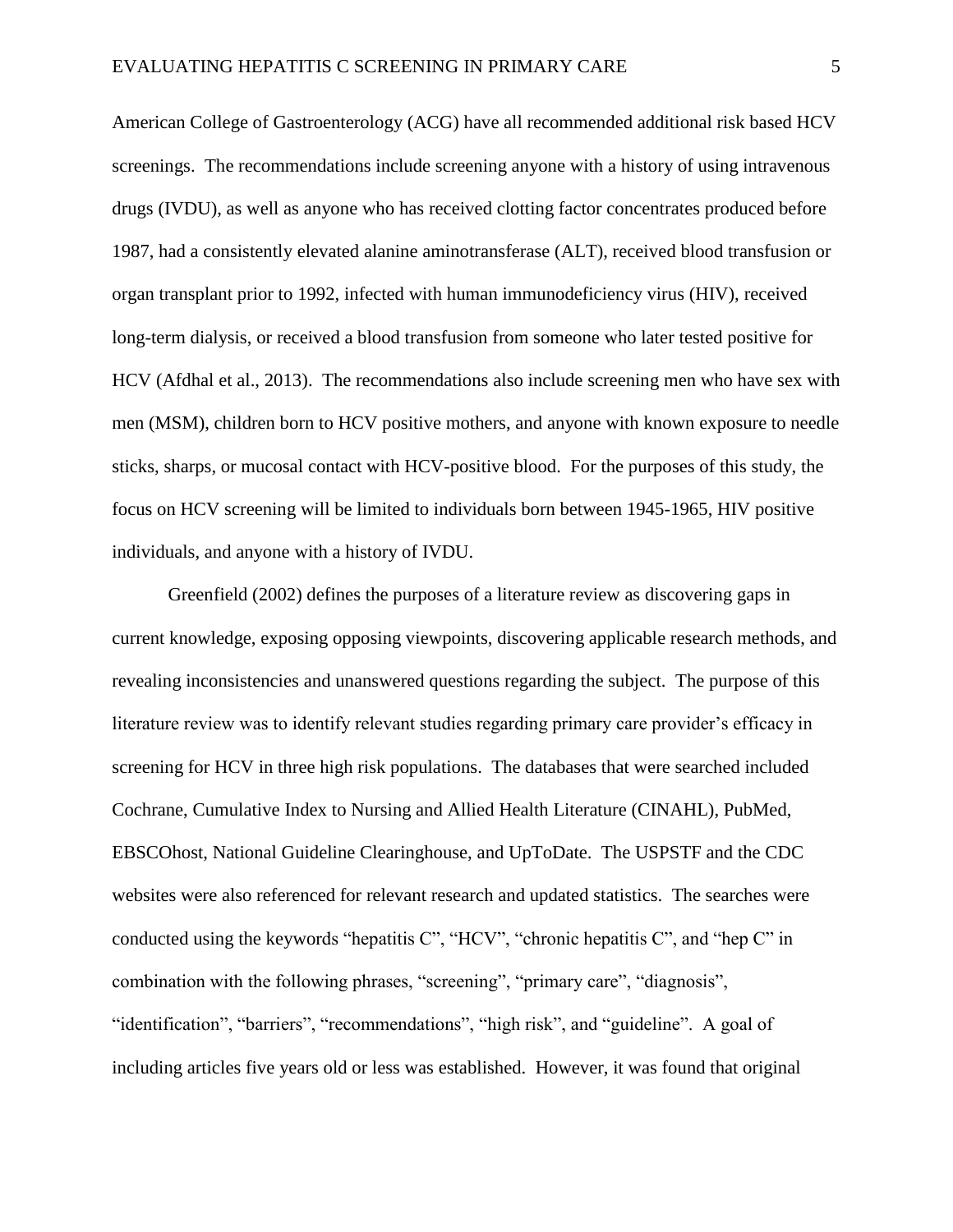research that is still being referenced was outside of this window and was included in the evidence. Further inclusion criteria included published, peer-reviewed and evidence-based research, recognized by accredited medical organizations. National and international agencies including the World Health Organization (WHO), USPSTF, and CDC were utilized for their guidelines and recommendations. Additional specialty groups, including the IDSA, AASLD, and ACG were also used as expert recommendations and research findings. Exclusion criteria included research conducted that focused greater than fifty percent of the study on treatment, screening for HCV was not primary in study, screening for disease other than HCV also included in research, study focus on HCV disease progression, focus on atypical subcultures not representative of the U.S. population, and main focus on cost effectiveness. Once the articles were appraised and duplicates removed, a total of thirty-one articles remained. Of these articles, one was a meta-analysis, three were systematic reviews, four were clinical guidelines, twentyone were cohort studies, and two were expert opinion.

The literature review was focused on determining primary care provider screening of HCV in pre-determined risk groups and identifying barriers research found limiting screening practices. Overall the findings were consistent in concluding that HCV screening per the recommendations is done less than fifty percent of the time. One study found that once an intervention to improve screening rates among the birth cohort was implemented, identification of new cases of HCV was significant versus any other risk based screening (Southern et al., 2015). A study looking at the prevalence of HCV in a community-based health setting, found that beyond the birth cohort the next strongest association with carrying HCV antibodies was a history of injection drug use (Porter, Lusk, & Katz, 2014). Another study looked at four large primary care settings to determine provider knowledge regarding the recommendations of which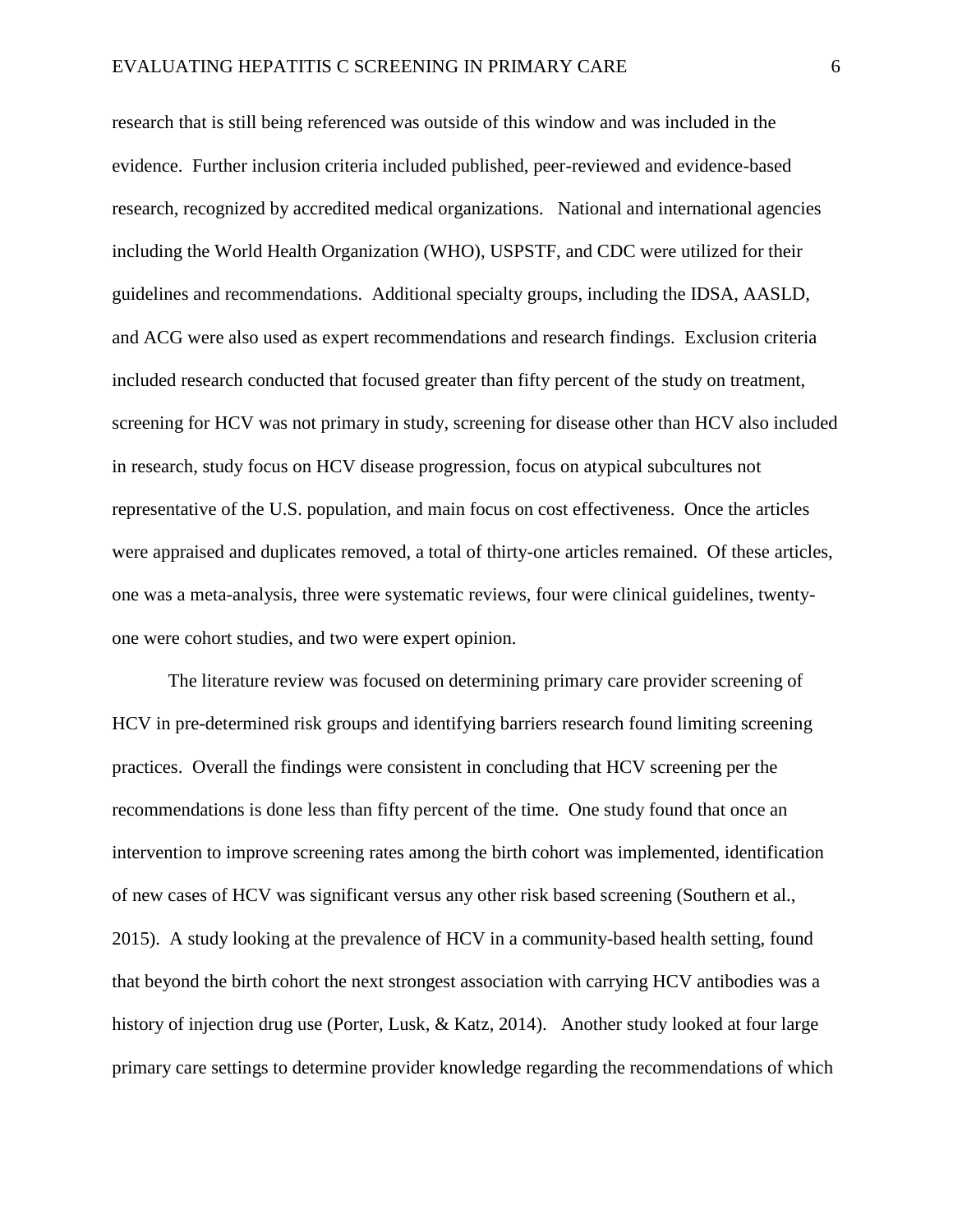populations should be tested for HCV (Jewett et al., 2015). Six primary care providers were interviewed regarding their knowledge and application of the recommendations. One of which reported awareness of existence of guidelines, but lacked familiarity of the details. Several of the primary care providers incorrectly stated content of the guidelines. Further investigation found risk behavior assessments were not routinely performed due to a perceived lack of time and discomfort with discussing situational risks. Some providers reported overall discomfort and confusion in testing, and many did not test unless there were symptoms to suggest hepatic dysfunction.

McGowan and Fried (2012) found patient HCV screening barriers included deferral of testing due to lack of patient awareness of recommendations, economic fears due to lack of insurance, social pressures and fear of stigmatization, underlying psychiatric disease, and disregard for provider recommendations. After the birth cohort, the two populations with the highest incidence of HCV disease are IVDU and those with HIV (CDC, 2015). The co-infection rates of HIV and HCV are between 50-90% in the U.S. A study published in 2014 found that individuals with history of IVDU were more likely to have been tested for HCV by their primary care provider if the provider knew of a history of IVDU (Barocas et al., 2014). The study also found that patients who had high risk behaviors were reluctant to initiate a conversation with their provider due to fear of being negatively judged. However, the authors determined that if the provider asked about high-risk behaviors with a non-judgmental approach, the result was an increase in individuals tested.

Sidlow and Msaouel (2015), implemented a targeted intervention using the EMR to trigger a reminder to perform a one-time HCV screening of the birth cohort if not previously tested. Screening rates pre-implementation were found to be 11% or 851 out of 7,764 of the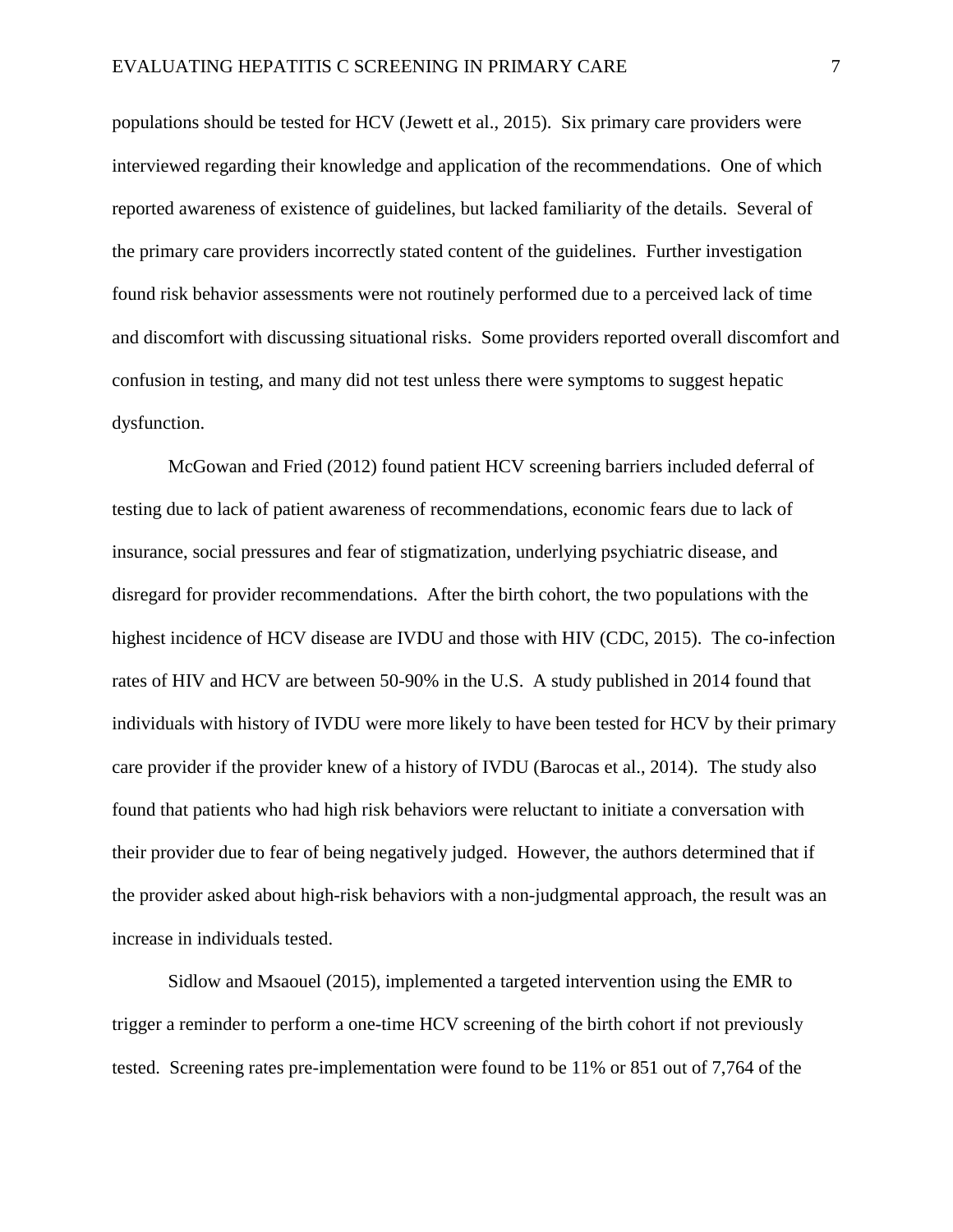individuals eligible for HCV screening. Post-implementation of the EMR trigger screenings were found to improve significantly, as 46% or 3012 out of 6,577 of eligible patients were screened. The benefit of adding the technological aid yielded a 254% increase in screenings. Throughout the appraisal of the evidence, one element was consistently repeated: there is opportunity to improve the knowledge base of existing primary care providers and improve screening rates among the at-risk populations.

In 2013 the CDC recognized Kentucky as having the highest number of new HCV cases in the country. A more recent study to identify the most HCV and HIV vulnerable counties in the U.S., found 25% of these counties are in Kentucky (Van Handel et al., 2016). During the first six months of 2013, the Kentucky inpatient billing cost for HCV related care was over \$174,000,000 for 5,387 individuals (Kentucky Cabinet for Health and Family Services, 2014). Razavi et al., (2013) estimated that current costs to the U.S. to care for HCV related illness are between \$6.4-\$13.3 billion dollars annually with yearly increases and a peak expected in 2025. While there have been studies regarding HCV screening of pregnant women and their children in Kentucky, there has not been a study to examine primary care providers' screening of other high risk groups. The background and literature review support the need to determine if primary care providers in Kentucky are screening high risk patients per the recommendations of the CDC and USPSTF. This study will specifically address the screening rates of high risk groups by one group of primary care providers affiliated with a large hospital system in Kentucky.

#### **Methods**

#### **Study Permission**

Permission for this study was first obtained from the Norton Healthcare Office of Research Administration (NHORA) #16-N0066 and then the University of Kentucky's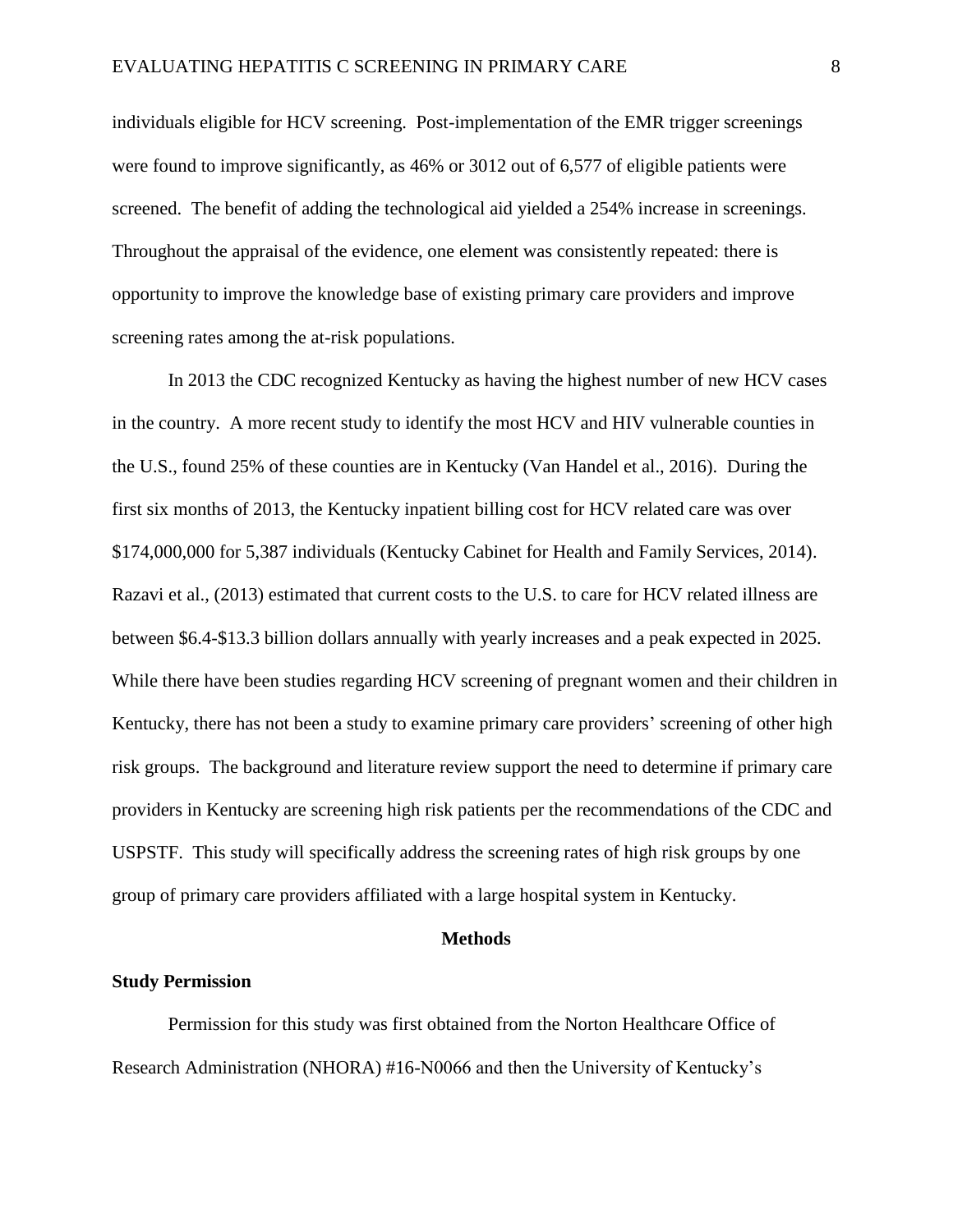Institutional Review Board (IRB) #16-0282-P1G. IRB approval for this DNP Final Project was issued on May 6, 2016.

#### **Study Demographics and Setting**

The practice site was located in an urban location in Louisville, Kentucky. Provided by the healthcare system the 2015 demographics for the practice were 85% Caucasian, 8% African American, less than 1% Hispanic, 6% classified as unanswered or other, 45% were male, and 55% female. Of the adult individuals identified for the study, 1990 out of 4608 were born between the birth cohort years of 1945-1965, four were HIV positive, and five admitted to IVDU. Patients who had any of these three pre-determined risk factors were randomly selected for retrospective analysis of their EMR. The study design was set to analyze 100 charts fitting the search criteria. Cross-sectional data were collected on selected patient demographics. These included age, gender, ethnicity, birth year, HIV status, IVDU history, and HCV screening history. Provider notes were also evaluated to determine if additional interventions were implemented at the time of the visit to suggest HCV screening or high risk behavior was discussed. There were several medical doctors (MD) and one advanced practice nurse practitioner (APRN) who worked at the practice during the time the data were collected. The second portion of the study focused on the practice's providers and took place during the summer of 2016.

#### **Inclusion and Exclusion Criteria**

Inclusion criteria for the study included patients 18 years and older with one of the following: born in the birth cohort years, ever IVDU, or HIV positive. Exclusion criteria included pregnant women, patients previously diagnosed with HCV, patients born outside the birth cohort years of 1945-1965, and no history of IVDU or HIV.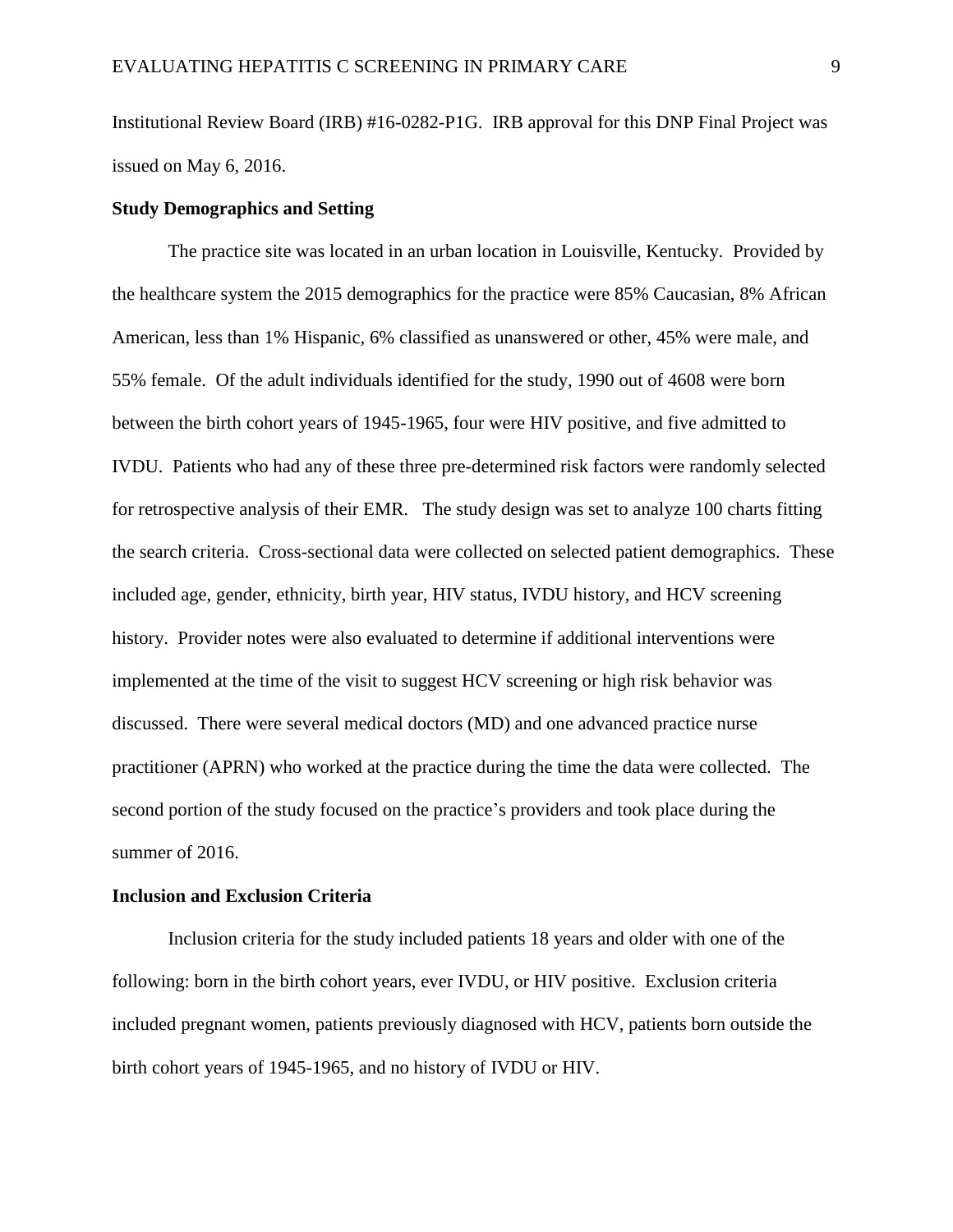#### **Instruments Used**

An Excel dataset was supplied by Norton Healthcare containing demographic data allowing the PI (principal investigator) the ability to identify subjects in the three high risk groups. A data collection tool in the form of a spreadsheet was created in a Microsoft Word document by the PI. SPSS statistical software was downloaded from the University of Kentucky. Statistical assistance from the University of Kentucky was provided by Dr. Amanda Wiggins, who assisted in creating meaningful results of data.

#### **Study Procedures**

Medical records that met the inclusion criteria for the study were requested from the healthcare organizations data support. All patient encounters taking place between January 1, 2015 and December 31, 2015 were requested in randomized order. The PI was then able to identify targeted populations by using the Excel file built by the organization. There was no active recruitment for participants for this portion of the study. Per a randomized computer number generator, the number 10 was produced and further randomization was implemented by pulling every  $10<sup>th</sup>$  medical record to achieve the sample size of 100. The medical records chosen for the sample were then de-identified by using a crosswalk table and unique identifications to protect patient confidentiality. The data collection tool built for the study contained no patient identifiers. Both the crosswalk table and the data collection tool with responses were stored on a password protected H drive.

The second portion of the study was a survey given to providers which included six short answer questions to determine providers' level of comfort and familiarity in screening for HCV in at risk populations. The PI presented each of the providers with a questionnaire and consent form. Each provider was given a brief explanation of the purpose of the questionnaire and how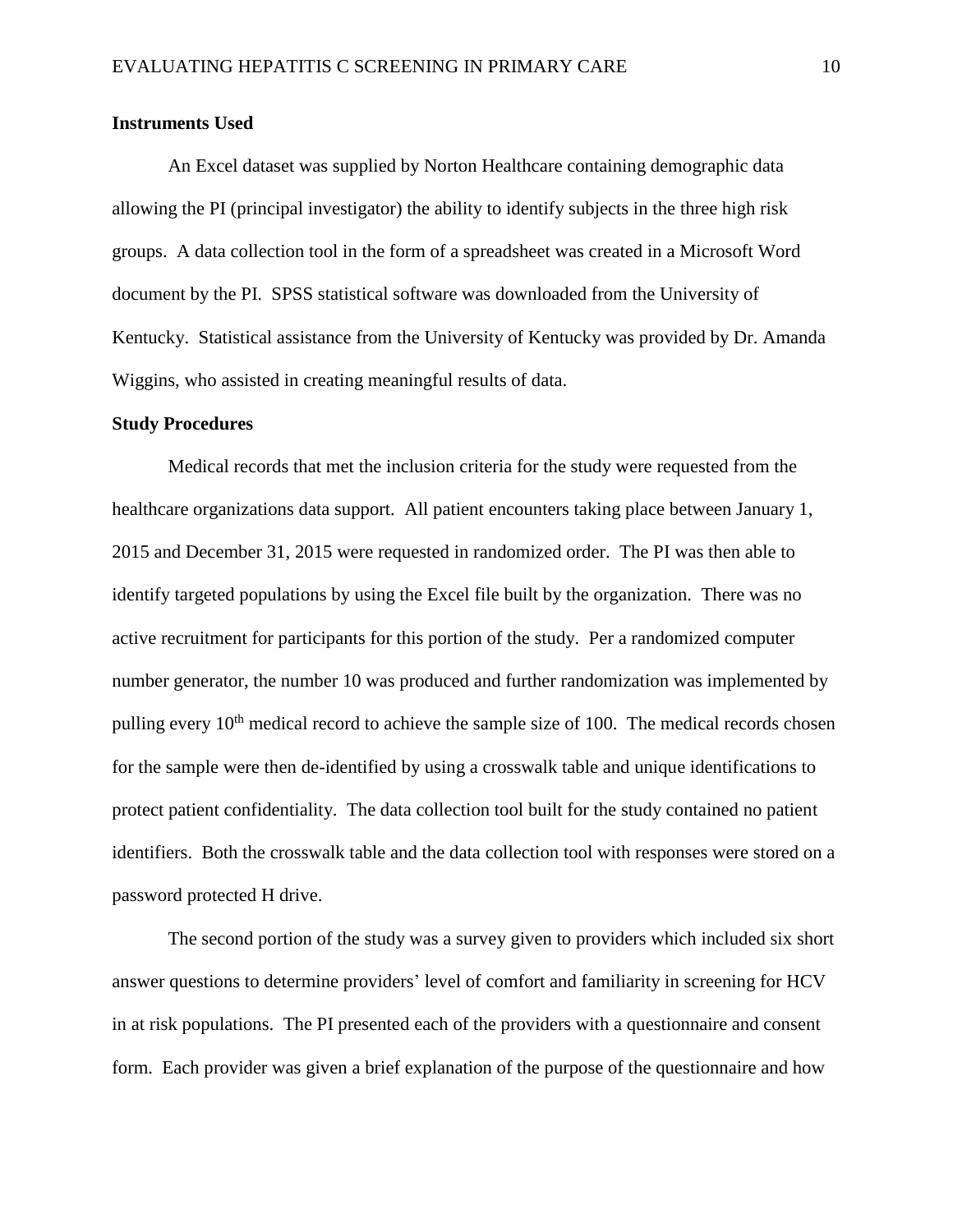the information they provided would be anonymously used in evaluating how primary care providers screen for HCV. The questionnaires were separate from the consents and no identifying information was observable on the questionnaires. The consents were stored in the PI's locked office safe and the questionnaires were loaded into the password protected and encrypted Norton Healthcare H drive.

#### **Data Analysis**

The data collection tool developed by the PI included demographic and clinical data that would later be separated into categorical variables. Demographics included gender, race, age, and birth cohort status. Detailed clinical information included if they were HIV positive, acknowledged IVDU, or were screened for HCV in 2015. A more detailed chart review was required by the PI to determine if the provider offered HCV screening, but the patient declined or if the provider placed a note in the record regarding discussion of high risk behaviors that could place the patient at risk of having HCV. The PI also looked at HIV positive patients to determine if the provider acknowledged the need to monitor for co-existing diseases or that the patient was managed by another service. This was done by examining each provider note in 2015 for a given medical record and examining for details to answer the aforementioned questions.

Once the data were collected, SPSS was used to create outputs to allow the PI to analyze and interpret the results. A continuous variable was used to assess the sample's age range, mean and standard deviation (See Table 1). Frequency distributions were used to describe categorical variables the sample population (See Table 2). It was determined that further software analysis to assess for associations was not of value due to the low screening rates across the sample population. The determination was made to observe the small population of screened patients to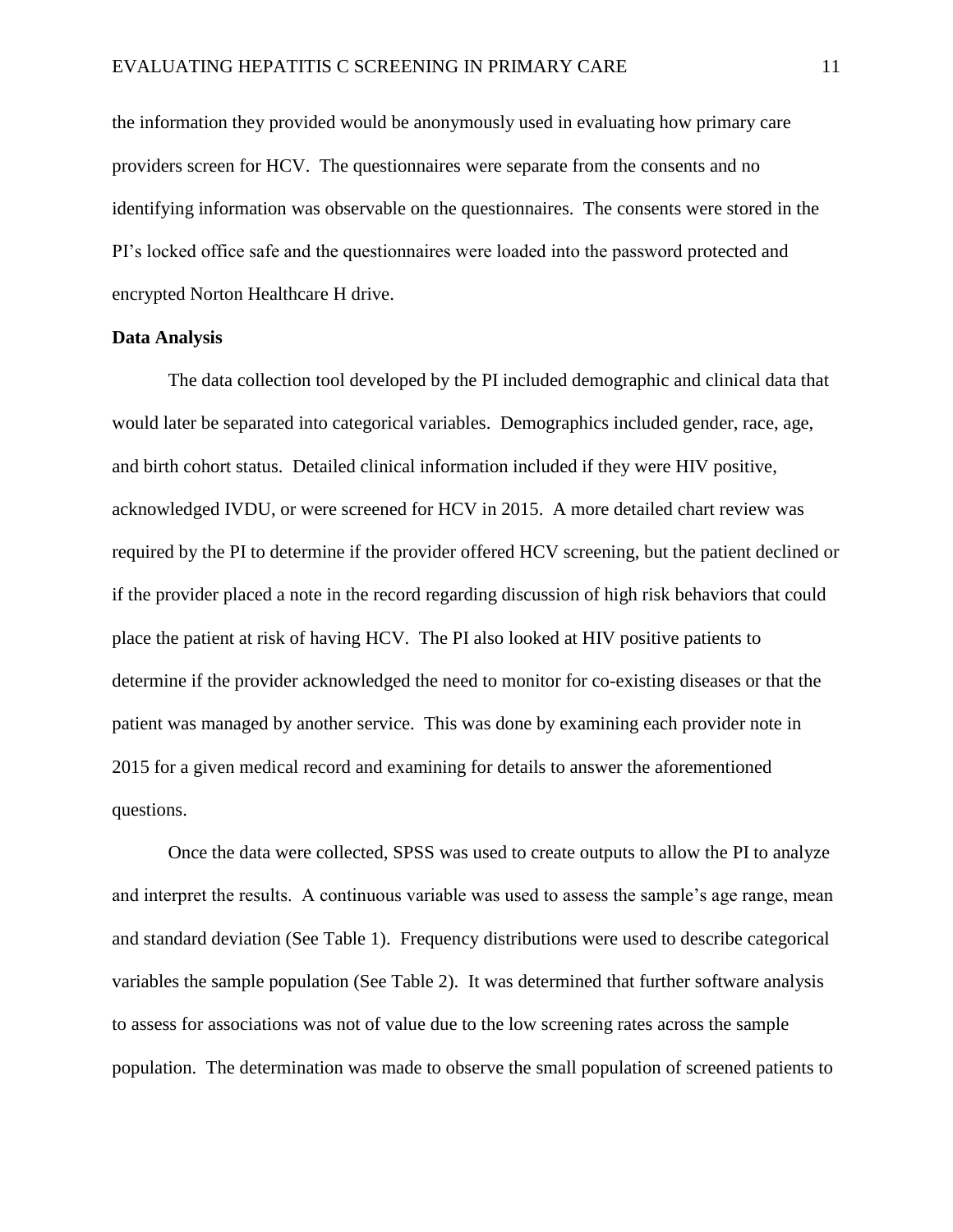determine if there were any notable conclusions. The six that were screened were all female and predominantly Caucasian.

#### **Results**

#### **Sample Characteristics**

One hundred charts that met the inclusion criteria were reviewed. The mean age of the patients was determined to be 60.5 years, with a potential range of 36-71. The mean being skewed to the right was determined to be due to 98% of the sample being of the birth cohort status, making their ages between 50-70 years old at the time the data were created. The sample was noted 39% male, closely representative of the entire office demographic. The sample was found to be 90% Caucasian, 8% Black or African American, 1% Hispanic, and 1 % unanswered or other. Again, the race distribution of the sample was closely representative of the total demographic.

#### **HCV Screening per USPSTF Recommendation**

The largest part of the sample represented the birth cohort of patients born between 1945 and 1965. A one-time HCV screening for all people born during this time has been a grade B recommendation since 2013 (USPSTF, 2013). The findings in the sample concluded that 6.1% of the 98 patients in the birth cohort were screened per the recommendations. The patients who were positive for HIV or had a history of IVDU, were not tested for HCV in the primary care setting. There also lack of documentation of discussion regarding high risk behaviors and exposures in these charts. There was one notation regarding a HIV positive patient being monitored for HCV by their infectious disease provider.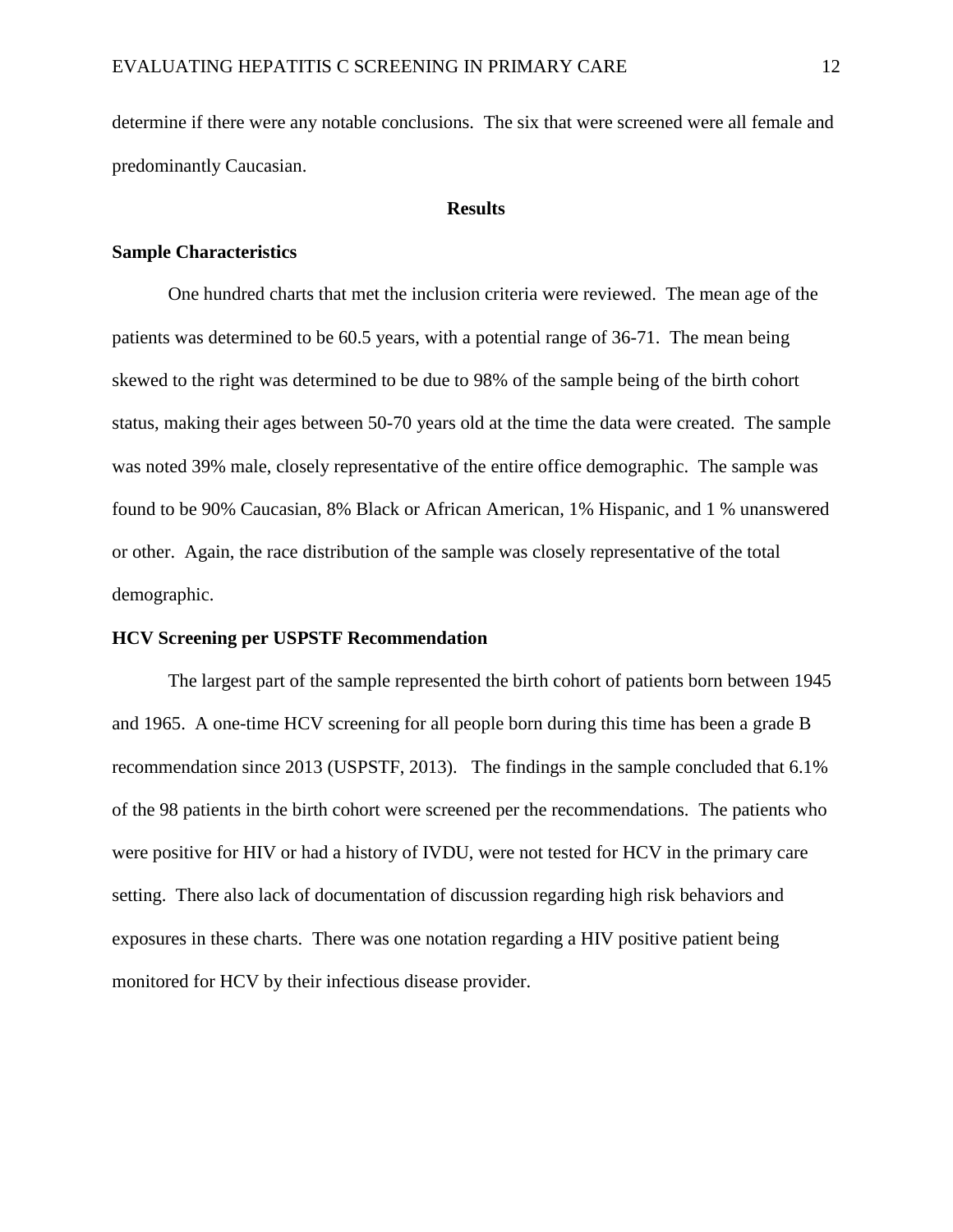#### **Additional Findings**

Of the six patients that were screened all were women, one was African American and five were Caucasian. Of the sample that was screened for HCV, one patient had positive HCV antibodies. Of the entire sample, 23 were not asked if they ever participated in illicit drug use including IVDU.

#### **Provider Survey**

The providers at one office location were surveyed with a short open-ended questionnaire regarding their thoughts on HCV screening. One provider was willing to complete the survey. Response included that they routinely screen patients the born between 1945-1965. They felt all patients are screened for high risk behaviors, but are not always honest in their responses to the provider, therefore limiting the provider's ability to make appropriate recommendations. There were also noted barriers in HCV screening that included denial for payment if the lab was coded "screening" and the patient did not have Medicare. It was suggested that a meeting for all providers explaining how to code the screenings would be helpful. It was also noted they did not screen HIV positive patients for HCV, but acknowledged that they probably should. They stated that all of their HIV positive patients report seeing a specialist in infectious disease to manage their combination therapies. In answering whether they thought an EMR trigger would help prompt in screening the birth cohort, the response was "yes it does, it started this summer."

#### **Discussion**

The study outcomes regarding actual screenings of at risk patients demonstrated significant gaps in provider practice. In 2013 the USPSTF and CDC updated their recommendations to support expanding HCV screening practices in high risk populations. With providers missing 93.9% of the screenings recommended for the birth cohort, there is evidence to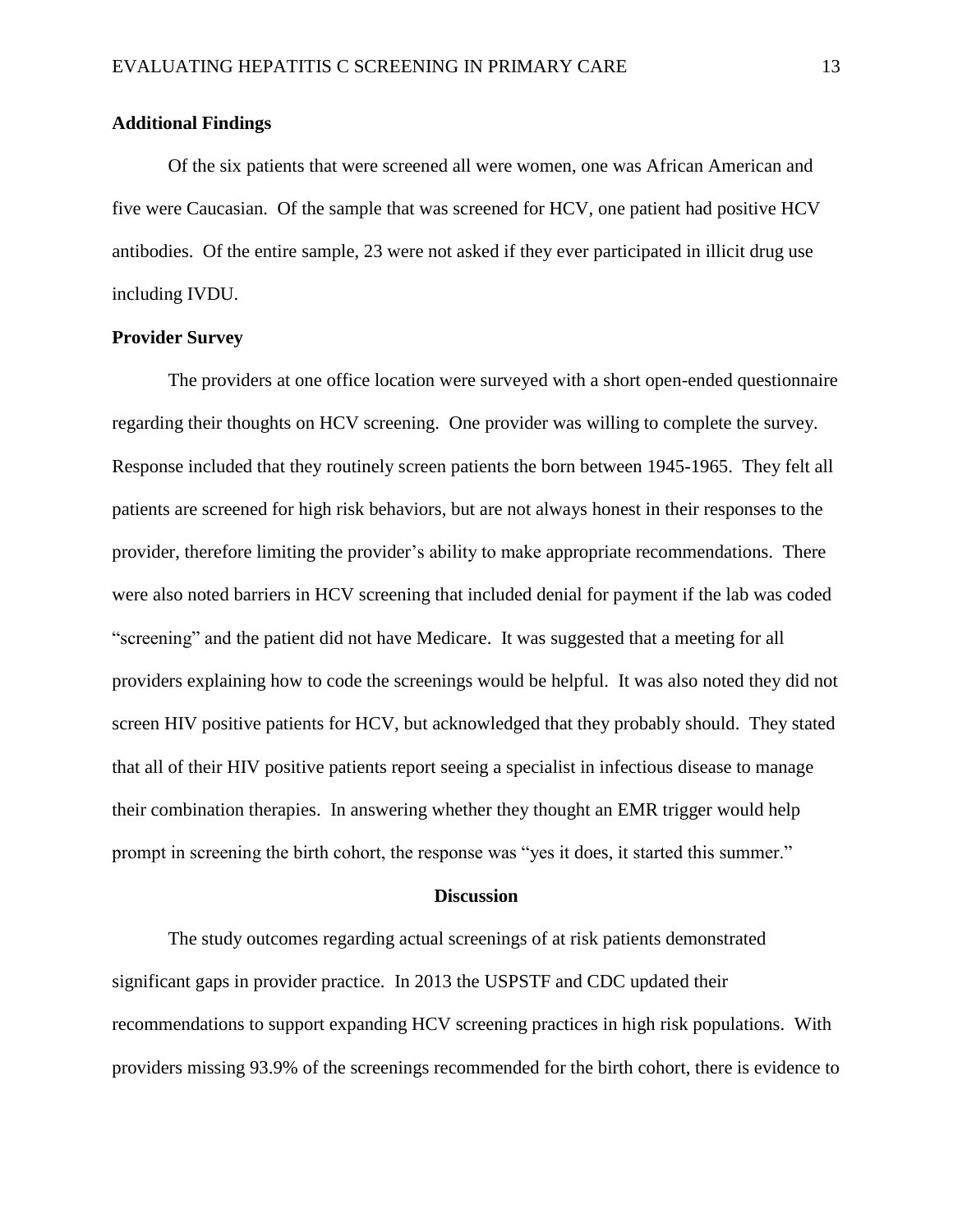suggest that alternative methods of alerting providers could be of benefit. There is also a need to address the requirement of screening patients who have a history of IVDU. The 23% of the total sample missing screening for substance abuse of any kind also represents an opportunity for improvement to ensure that providers are capturing all history that could alert them to increased risk factors and the need to screen. Accuracy of social history is essential to clinical decision making. Overall provider education regarding the 2013 recommendations by the USPSTF and CDC could assist in bringing awareness to which patients need screening for HCV. The provider survey demonstrated that they felt they screened the birth cohort per the recommendation; however, only one provider was willing to complete the survey.

### **Limitations**

Study limitations included an inconsistent provider practice due to turn over. Providers retired, left the country, switched to in-patient only, and changed practice locations during the year of focus in the retrospective analysis. The sample size was likely limiting to the study. A larger sample may have uncovered a greater frequency of testing. Analysis of the HIV positive and IVDU population was limited due to single digit representation within the practice. The providers' limited exposure to HCV positive patients may have effected their judgement to screen. Of the 4608 patients' visits in 2015, only 17 were known to have HCV, and of those 12 were in birth cohort. After randomization only one of these known subjects appeared in the sample and did account for the HCV positive case.

Further limitations occurred with the provider survey. In May of 2016, the healthcare organization created a trigger in their EMR to alert providers that the patient needed HCV screening due to birth cohort status. The provider survey, previously created without knowledge of this trigger, asked a question regarding the benefit of an EMR in assisting with identifying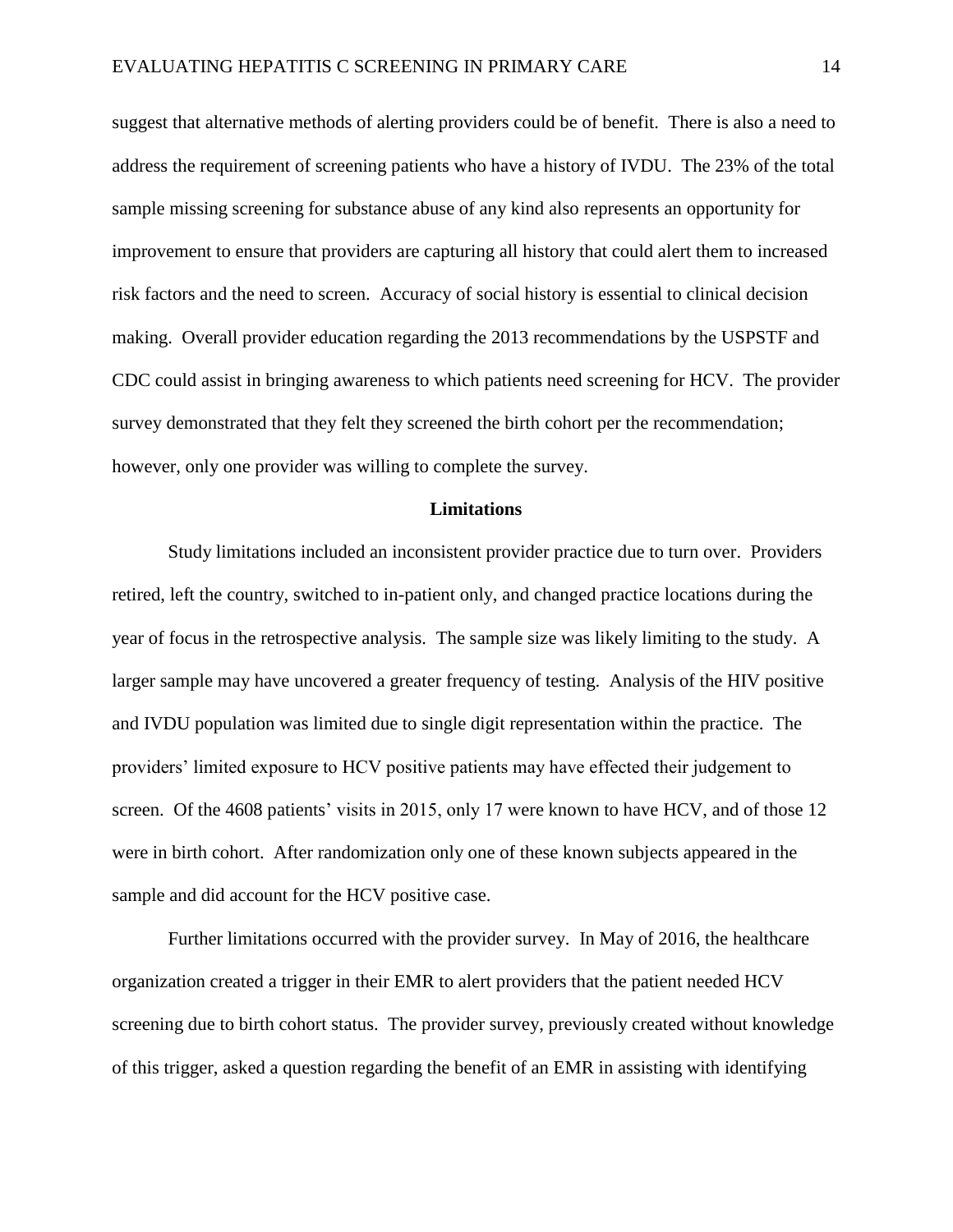when screening is needed. The survey also questioned if providers were screening for HCV if they had defined risk factors. At the time the survey was administered, there were only three providers practicing from the previous six. The PI believed the wording of the survey in conjunction with the newly implemented EMR trigger may have created a barrier in provider willingness to participate. The question was asked, "do you perform a one-time screening on all patients born between 1945-1965," may have been interpreted as if the provider was being challenged regarding their individual screening practices. The question "do you feel patients are adequately assessed for high risk behavior, specifically IVDU," may also have been interpreted as assessing individual provider practice. A greater number of responses may have been gained if the question was asked, "what populations do you screen for HCV?" If the PI had known about the emergence of the EMR trigger, the survey would have been administered prior to implementing the trigger and after implementation.

#### **Conclusion**

The retrospective chart analysis assessed provider adherence to the current HCV screening recommendations. Frequency distributions were analyzed to determine population characteristics and HCV risk based screenings. Due to the high percentage of unscreened subjects statistical analysis was not of value to determine significance. The larger focus was on the birth cohort, as they represent approximately 70% of all HCV cases (CDC, 2013). The low frequency of screening in this sample added to the evidence suggesting additional measures are needed to prompt provider screenings (USPSTF, 2013). The 6.1% screening adherence that was evaluated is much lower than a larger study completed in 2011, which found screening rates of the birth cohort at 36.1 % (Southern et al., 2011). Due to having only one patient with HIV and one with a history of IVDU in the study, it was difficult to determine if the providers would have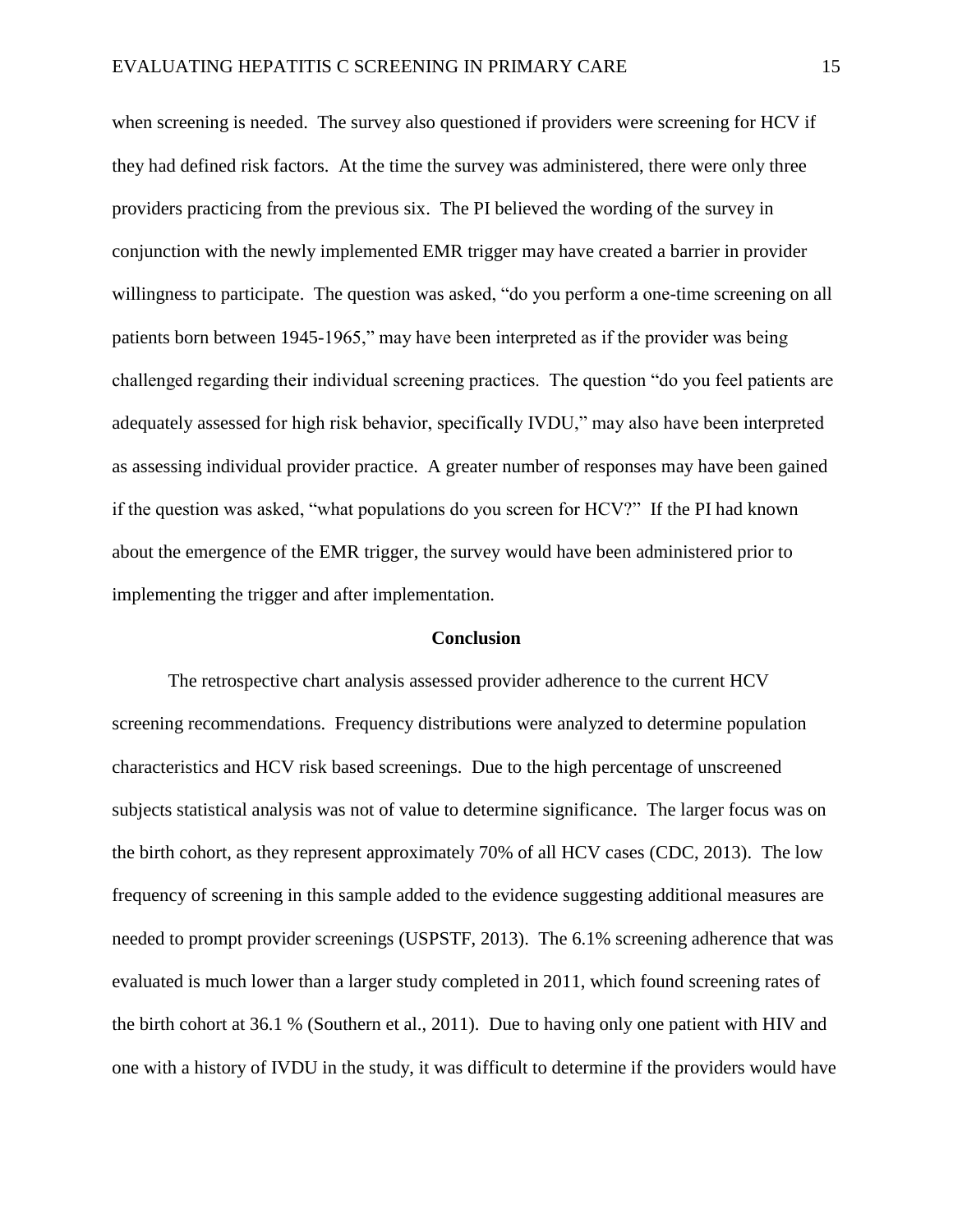been more inclined to screen if other risk factors were present. The patient that did admit to IVDU but was never screened for HCV does provide insight that more provider education could be beneficial to improve appropriate screenings. The patient with HIV told his provider that he is monitored for HCV by his infectious disease provider.

The recommendations by multiple accredited agencies are conclusive in the need to screen at risk patients for HCV to identify disease and reduce progression and transmission of a now treatable infection (Aspinall et al., 2015). It will be of future value to evaluate cases of HCV that have been diagnosed post EMR trigger to determine the significance of the implementation. Going forward it would also be advisable to create a method of communicating all new guidelines to providers to ensure they have been apprised of and have full understanding of the content. Since efforts to improve birth cohort screenings have been addressed, future studies could focus on the effectiveness of assessing additional HCV high risk groups. These groups would include those having a history of blood transfusion or solid organ transplant before 1992, any history of IVDU, received clotting factor prior to 1987, long-term dialysis patients, known blood exposure from patient known to have HCV, patients with lab work demonstrating signs of liver disease, and any individual born to a HCV positive mother (CDC, 2014). While persons with other risk factors contribute a smaller percentage of HCV cases, the total cost of the disease from all factors is overwhelming. Any means to improve screening can affect the longterm consequences on the health care system as a whole, and on individual lives.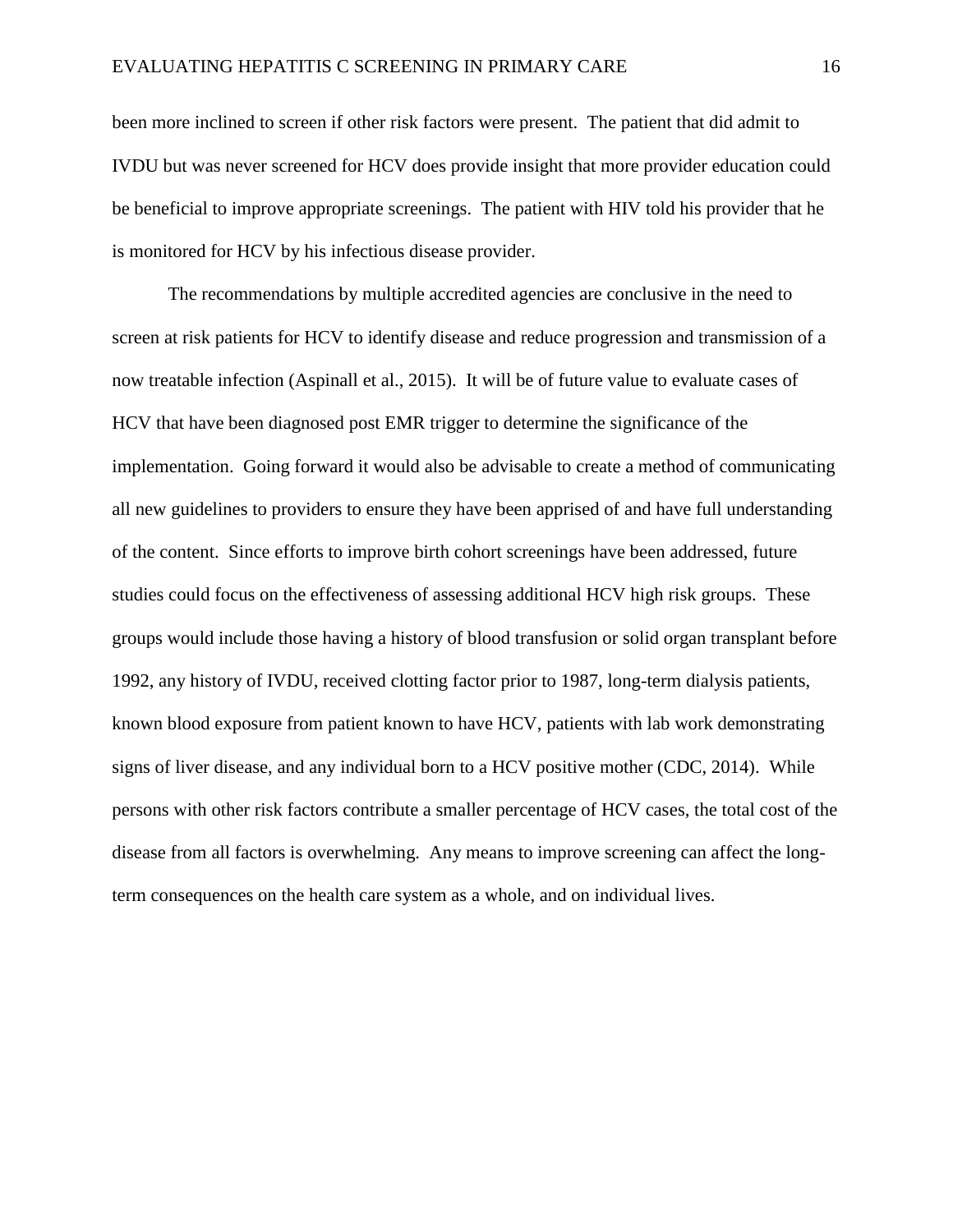#### References

- Afdhal, N. H., Zeuzem, S., Schooley, R. T., Thomas, D. L., Ward, J. W., Litwin, A. H., ... Jacobson, I. M. (2013). The new paradigm of hepatitis C therapy: Integration of oral therapies into best practices. *Journal of Viral Hepatitis*, *20*(11), 745-760. http://dx.doi.org/10.1111/jvh.12173
- Armstrong, G. L., Wasley, A., Simard, E. P., McQuillan, G. M., Kuhnert, W. L., & Alter, M. J. (2006, May 16). The prevalence of hepatitis C virus infection in the United States, 1999 through 2002. *Annals of Internal Medicine*, *144* (10), 705-715. Retrieved from http://annals.org/article.aspx?articleid=723191
- Aspinall, E. J., Doyle, J. S., Corson, S., Hellard, M. E., Hunuyent, D., Goldberg, D., ... Hutchinson, S. (2015). Targeted hepatitis C antibody testing interventions: A systematic review and meta-analysis. *European Journal of Epidemiology*, *30*, 115-129. http://dx.doi.org/10.1007/s10654-014-9958-4
- Barocas, J. A., Brennan, M. B., Hull, S. J., Stokes, S., Fangman, J. J., & Westergaard, R. P. (2014). Barriers and facilitators of hepatitis C screening among people who inject drugs: A multi-city, mixed-methods study. *Harm Reduction Journal*, *11*(1). http://dx.doi.org/10.1186/1477-7517-11-1
- Centers for Disease Control and Prevention. (2012). *Recommendations for the identification of chronic hepatitis C virus infection among persons born during 1945-1965* [Morbidity and Mortality weekly report]. Retrieved from

http://www.cdc.gov/mmwr/preview/mmwrhtml/rr6104a1.htm?s\_cid%3Drr6104a1\_x

Centers for Disease Control and Prevention. (2013). *Hepatitis C: testing baby boomers saves lives*. Retrieved from http://www.cdc.gov/features/vitalsigns/hepatitisc/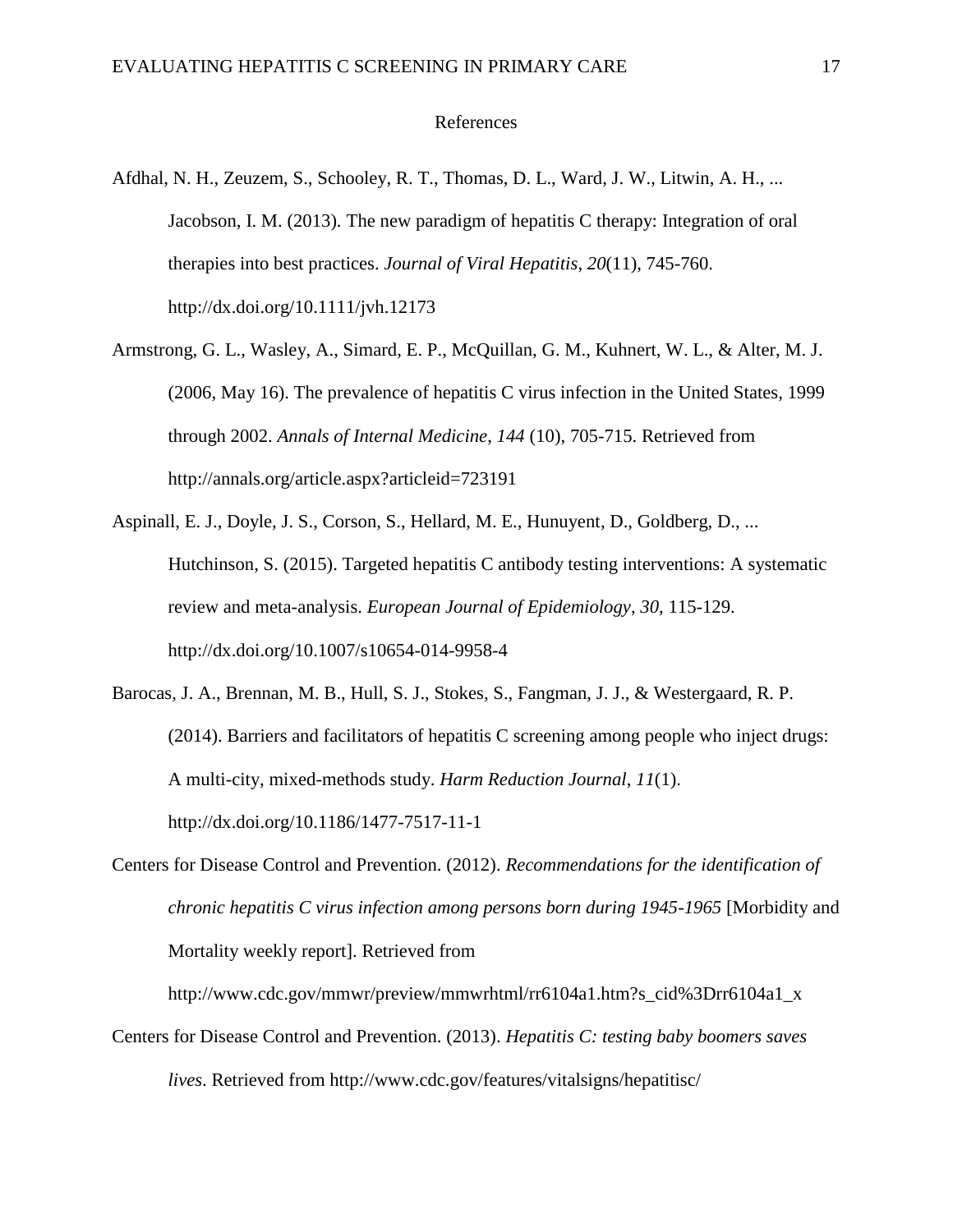Centers for Disease Control and Prevention. (2013). *Surveillance for viral hepatitis – U. S.,* 

*2013*. Retrieved from http://www.cdc.gov/hepatitis/statistics/2013surveillance/index.htm

- Centers for Disease Control and Prevention. (2014). *Viral hepatitis - hepatitis C information*  [Fact sheet]. Retrieved from http://www.cdc.gov/hepatitis/hcv/
- Centers for Disease Control and Prevention. (2015). *HIV/AIDS and viral hepatitis*. Retrieved from http://www.cdc.gov/hepatitis/populations/hiv.htm

Greenfield, T. (2002). *Research methods for postgraduates* (2nd ed.). London: Arnold.

- Hepatitis C guidance: AASLD-IDSA recommendations for testing, managing, and treating adults infected with hepatitis C virus. (2015). *Hepatology Official Journal of the American Association for the Study of Liver Diseases*, *62*(3), 932-954. http://dx.doi.org/10.1002/hep.27950
- Institute of Medicine. (2010). *A national strategy for prevention and control of hepatitis B and C*  [Report]. Retrieved from http://www.nationalacademies.org/hmd/Reports/2010/Hepatitisand-Liver-Cancer-A-National-Strategy-for-Prevention-and-Control-of-Hepatitis-B-and-C.aspx
- Jewett, A., Garg, A., Meyer, K., Wagner, L. D., Brown, K. A., Pan, J. J., ... Rein, D. (2015). Hepatitis C Virus testing perspectives among primary care physicians in four large primary care settings. *Health Promotion Practice*, *16*(2), 256-263. http://dx.doi.org/10.1177/1524839914532291
- Kentucky Cabinet for Health and Family Services. (2014). *Epidemiology of hepatitis B & C in Kentucky*. Retrieved from htp://chfs.ky.gov/NR/rdonlyres/9FF48E14-8D15-4370-A4F1- 1CC2E2977A6C/0/DrHumbaughKentuckyHepatitisEpidemiology.pdf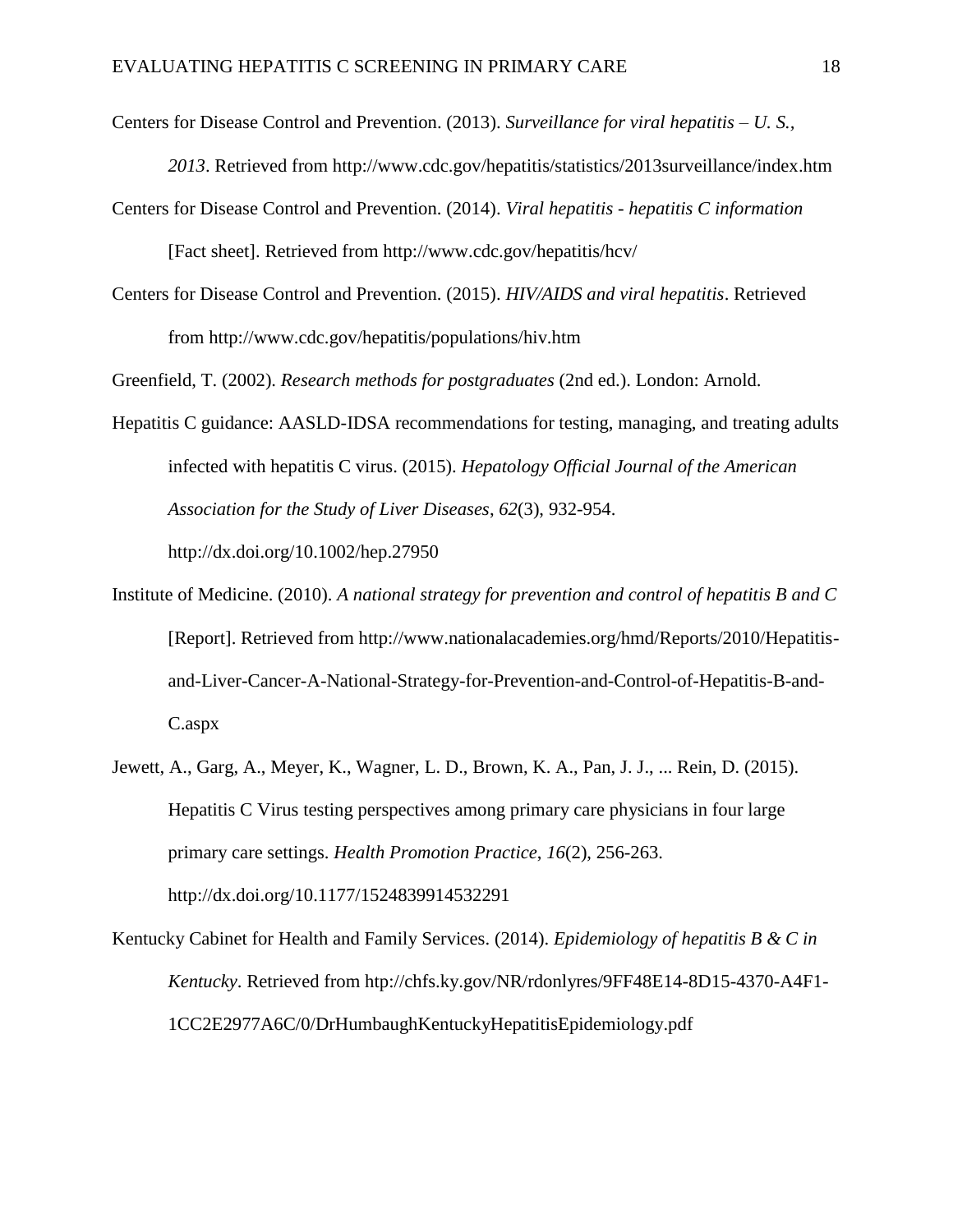- Linas, B. P., Hu, H., Barter, D. M., & Horberg, M. (2014). Hepatitis C screening trends in a large integrated health system. *The American Journal of Medicine*, *127*, 398-405. http://dx.doi.org/10.1016/j.amjmed.2014.01.012
- Ly, K. N., Xing, J., Klevens, M., Jiles, R. B., Ward, J. W., & Holmberg, S. D. (2012). The increasing burden of mortality from viral hepatitis in the United States between 1999 and 2007. *Annals of Internal Medicine*, *156*(4), 271-278. http://dx.doi.org/10.7326/0003- 4819-156-4-201202210-00004
- McGowan, C. E., & Fried, M. W. (2012). Barriers to hepatitis C treatment. *Liver International*, 151-156. http://dx.doi.org/10.1111/j.1478-3231.2011.02706.x
- Norton Healthcare Report to Our Community. (2015). http://www.nortoncares.com/ourfinancials.html
- Porter, J. C., Lusk, H. M., & Katz, A. R. (2014). Prevalence of HCV infection among clients in community-based health settings in Hawaii 2002-2010: Assessing risk factors. *American Journal of Public Health*, *104*(8), 1534-1539.

http://dx.doi.org/10.2105/AJPH.2013.301282

- Razavi, H., Elkhoury, A. C., Elbasha, E., Estes, C., Pasini, K., Poynard, T., & Kumar, R. (2013). Chronic hepatitis C virus (HCV) disease burden and cost in the United States. *Hepatology*, *57*, 2164-2170. http://dx.doi.org/10.1002/hep.26218
- Rein, D. B., Smith, B. D., Wittenborn, J. S., Lenesne, S. B., Wagner, L. D., Roblin, D. W., ... Weinbaum, C. M. (2012). The cost-effectiveness of birth-cohort screening for hepatitis C antibody in U. S. primary care settings. *Annals of Internal Medicine*, *156*(4), 263-270. http://dx.doi.org/10.7326/0003-4819-156-4-201202210-00378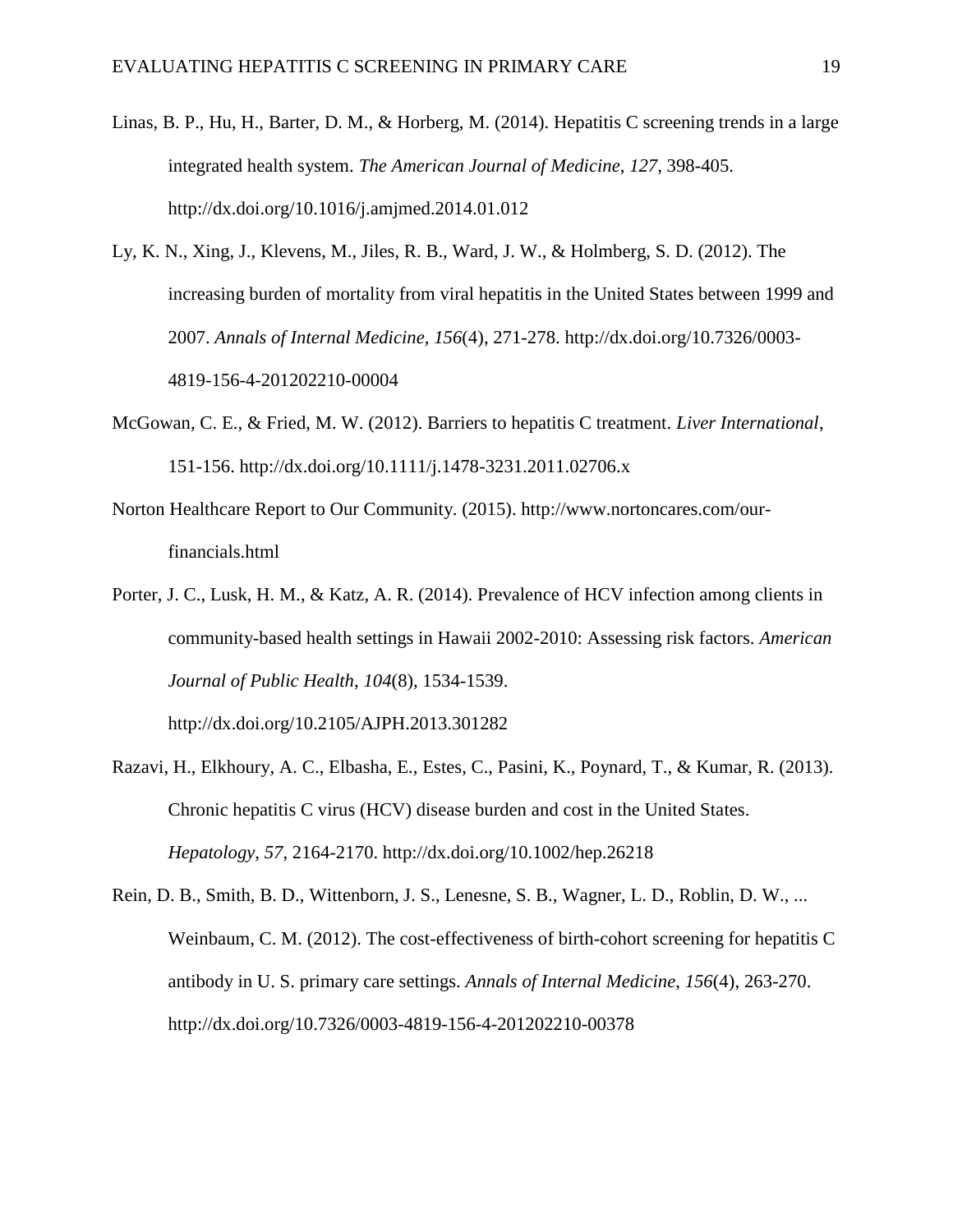- Sidlow, R., & Msaouel, P. (2015). Improving hepatitis C virus screening rates in primary care: A targeted intervention using the electronic health record. *Journal for Healthcare Quality*, *37*(5), 319-323. http://dx.doi.org/10.1097/JHQ.0000000000000010
- Southern, W. N., Drainoni, M. L., Smith, B. D., Christiansen, C. L., McKee, D., Gifford, A. L., ... Litwin, A. H. (2011). Hepatitis C testing practices and prevalence in a high-risk urban ambulatory care setting. *Journal of Viral Hepatitis*, *18*(7), 474-481. http://dx.doi.org/0.1111/j.1365-2893.2010.01327.x
- Southern, W. N., Norton, B., Steinman, M., Deluca, J., Drainoni, M., Smith, B. D., & Litwin, A. H. (2015). A birth-cohort testing intervention identified hepatitis c virus infection among patients with few identified risks: A cross-sectional study. *Biomed Central Infectious Disease*, *15*, 1-7. http://dx.doi.org/10.1186/s12879-015-1283-3
- Thomas, D. L. (2013). Global control of hepatitis C: where challenge meets opportunity. *Nature Medicine*, *19*, 850-858. http://dx.doi.org/10.1038/nm.3184
- United States Preventative Services Task Force. (2013). *Hepatitis C screening* [Recommendation summary]. Retrieved from

http://www.uspreventiveservicestaskforce.org/Page/Document/UpdateSummaryFinal/hep atitis-c-screening

Van Handel, M. M., Rose, C. E., Halliset, E. J., Kolling, J. L., Zibbell, J. E., Lewis, B., ... Flanagan, B. E. (2016, November 1). County-level vulnerability assessment for rapid dissemination of HIV or HCV infections among persons who inject drugs, United States. *Journal of Acquired Immune Deficiency Syndromes*, *73*(3), 323-331.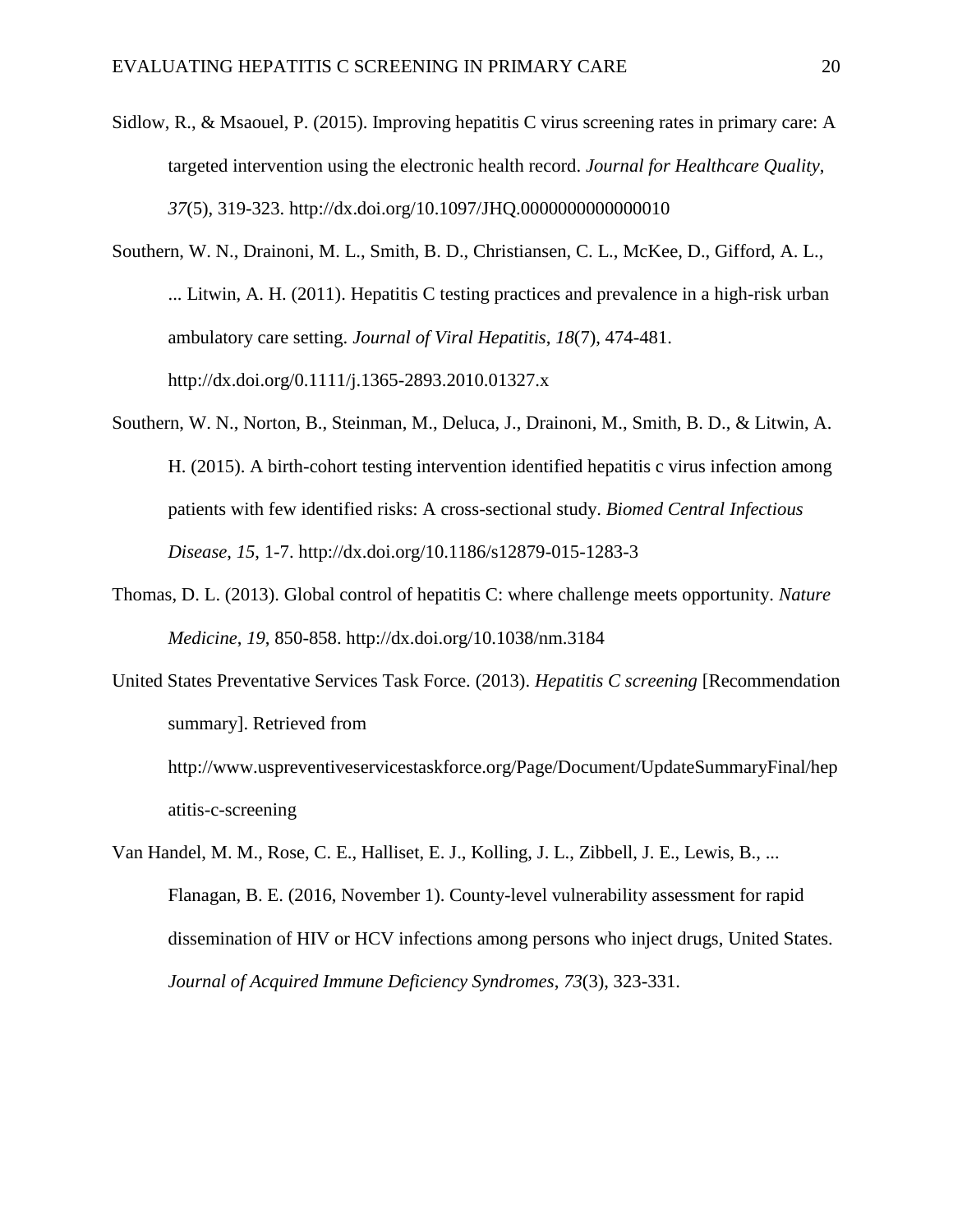Ward, J. W. (2013). The epidemiology of chronic hepatitis C and one-time hepatitis C virus testing of persons born during 1945-1965 in the U. S. *Clinics in Liver Disease*, *17*(1), 1- 11. http://dx.doi.org/10.1016/j.cld.2012.09.011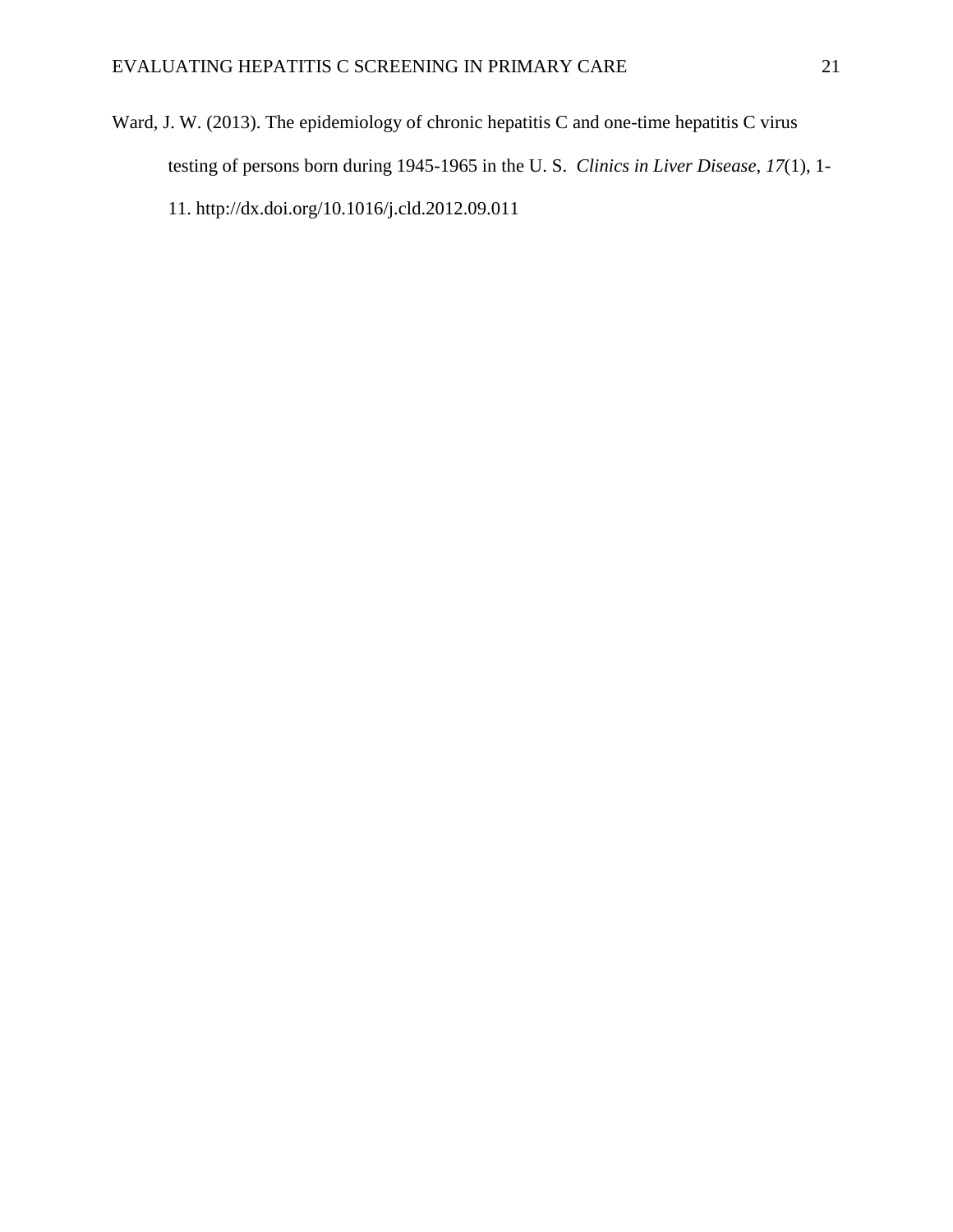### Table 1.

*Mean, Standard Deviation and Range for Continuous Variables: Evaluating Hepatitis C Screening in Primary Care (N=100).*

| Variable    | Mean | <b>Standard</b><br>Deviation | <b>Actual Range</b> | <b>Potential Range</b> |  |
|-------------|------|------------------------------|---------------------|------------------------|--|
| Subject Age | 60.5 | 6.8                          | 36-71               | l 8+                   |  |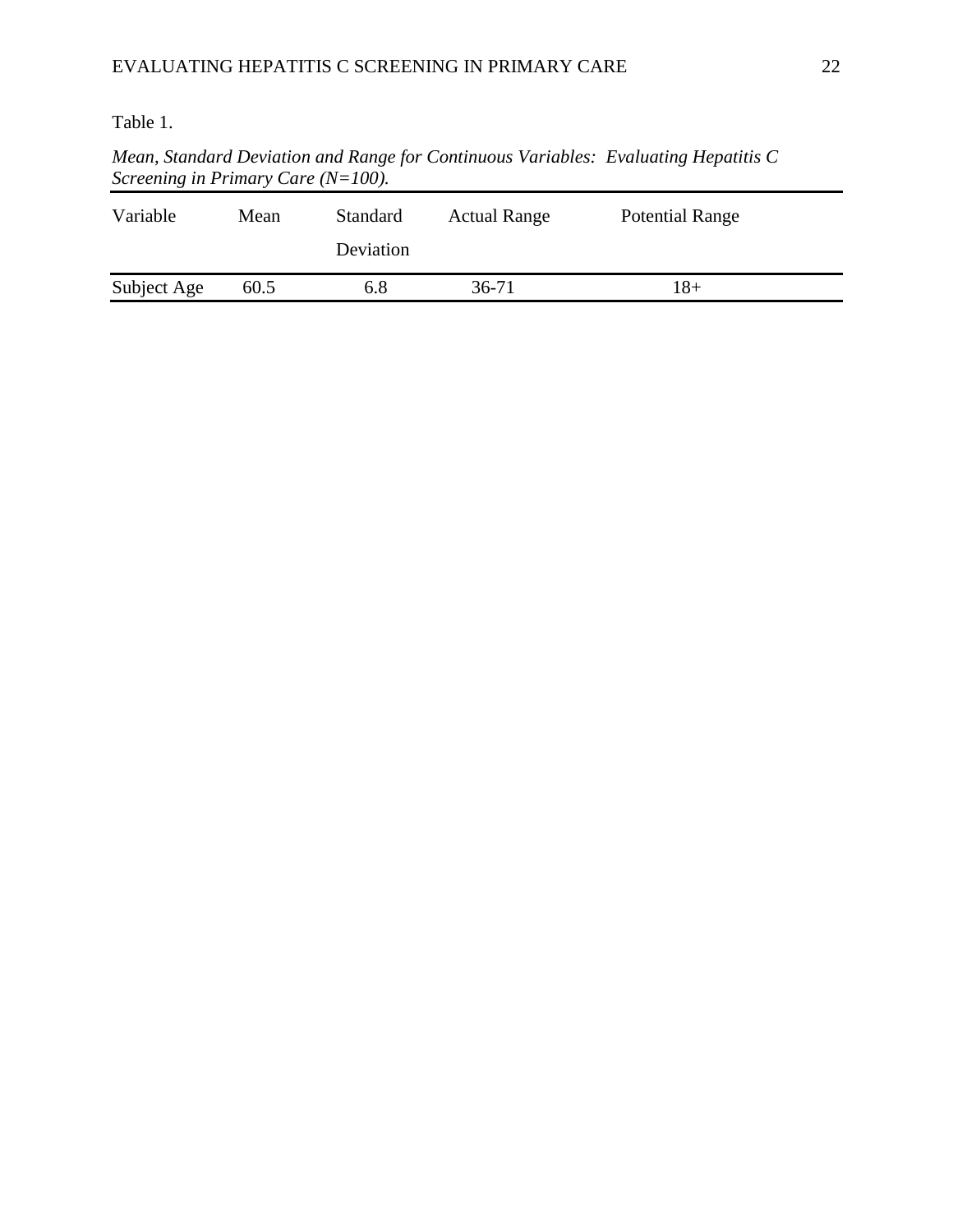Table 2.

| <b>Variable</b>                  | Frequency/Percent (%) |  |
|----------------------------------|-----------------------|--|
| Gender                           |                       |  |
| Male                             | 39                    |  |
| Female                           | 61                    |  |
|                                  |                       |  |
| Race                             |                       |  |
| Caucasian                        | 90                    |  |
| <b>Black or African American</b> | $8\,$                 |  |
| Hispanic                         | $\mathbf{1}$          |  |
| Unanswered                       | $1\,$                 |  |
| <b>Born between 1945-1965</b>    |                       |  |
| Yes                              | 98                    |  |
| No                               | $\overline{2}$        |  |
|                                  |                       |  |
| <b>HIV Positive</b>              |                       |  |
| Yes                              | $\mathbf{1}$          |  |
| N <sub>o</sub>                   | 99                    |  |
|                                  |                       |  |
| <b>History of IVDU</b>           |                       |  |
| Yes                              | $\mathbf{1}$          |  |
| No                               | 76                    |  |
| Unanswered                       | 23                    |  |
|                                  |                       |  |
| Screened for HCV                 |                       |  |
| Yes                              | 6                     |  |
| No                               | 94                    |  |
| <b>HCV</b> positive              |                       |  |
| Yes                              | $\mathbf{1}$          |  |
| $\rm No$                         | 99                    |  |

*Frequency Distributions for Selected Categorical Variables: Evaluating Hepatitis C Screening in Primary Care (N=100).*